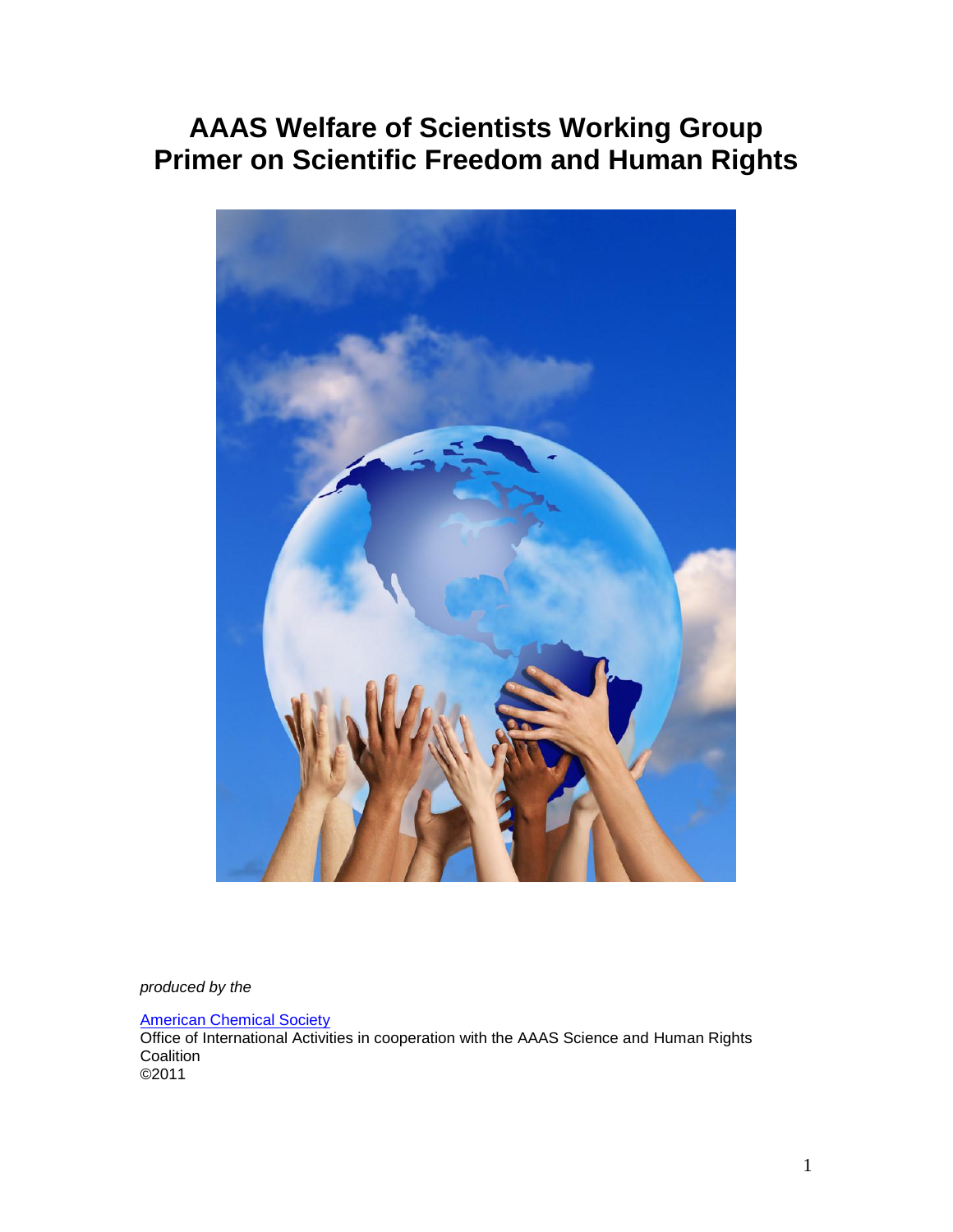# **Table of Contents**

| <b>Introduction to the Primer</b>                                                                              |      |
|----------------------------------------------------------------------------------------------------------------|------|
|                                                                                                                |      |
|                                                                                                                |      |
|                                                                                                                |      |
|                                                                                                                |      |
|                                                                                                                |      |
| II. History of Organizations Promoting Scientific and Academic Freedom [11, 2016]                              |      |
| History of Organizations Engaging in Science and Human Rights Activities(7)                                    |      |
| The American Chemical Society's History of Human Rights Engagement [[[[[[[[[[[[[[                              |      |
| III. Moving Forward: Engaging Human Rights in a Scientific Context (10)                                        |      |
|                                                                                                                |      |
|                                                                                                                |      |
|                                                                                                                |      |
| Types of Human Rights Violations [12] 79 - 2014 19:00 12:00 12:00 12:00 14:00 14:00 14:00 14:00 14:00 15:00 15 |      |
|                                                                                                                |      |
| V. Responding to Human Rights Violations [19] W. Responding to Human Rights Violations [19] V. Responding to H |      |
|                                                                                                                |      |
|                                                                                                                |      |
| VI. Sustaining Momentum: Developing Membership Engagement and Investment(19)                                   |      |
| <b>VII. Appendices</b>                                                                                         |      |
|                                                                                                                |      |
|                                                                                                                | (22) |
|                                                                                                                |      |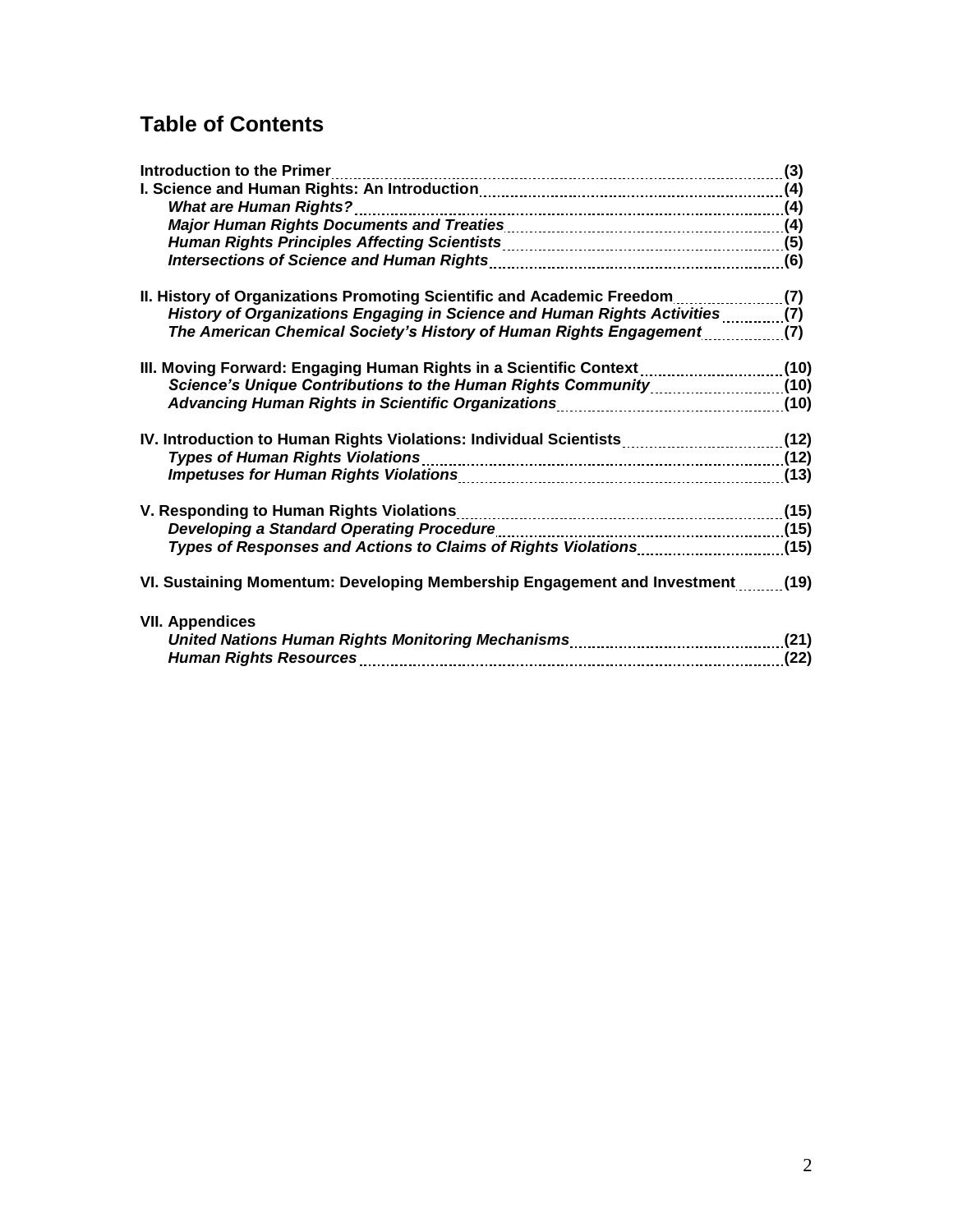# **Introduction to the Primer**

This primer focuses on equipping scientific and engineering societies, as well as other scientifically-oriented organizations, with the tools to effectively develop processes and procedures to address human rights issues, particularly responding to allegations of human rights violations.

The primer has emerged out of discussions arising from the Welfare of Scientists Working Group of the American Association for the Advancement of Science's Science and Human Rights Coalition. The primer was developed and drafted at the American Chemical Society (ACS) with input from members of the Science and Human Rights Coalition.

The goal of this primer is to serve as:

- o A resource for scientific and engineering societies and organizations looking to begin engaging in human rights and human rights-related activities;
- $\circ$  A resource for scientific discipline societies and organizations already engaged in human rights work that are looking to expand upon their present activities; and
- o An internal educational document for scientific and engineering societies and their members, as well as members of their respective committees on human rights or international activities, and any internal governance committee responsible for overseeing and influencing the international activities of the society.

Questions regarding the primer may be directed to the ACS' Office of International Activities at [HumanRights@acs.org](mailto:HumanRights@acs.org) or to the AAAS Program on Scientific Responsibility, Human Rights, and Law at [srhrl@aaas.org.](mailto:srhrl@aaas.org)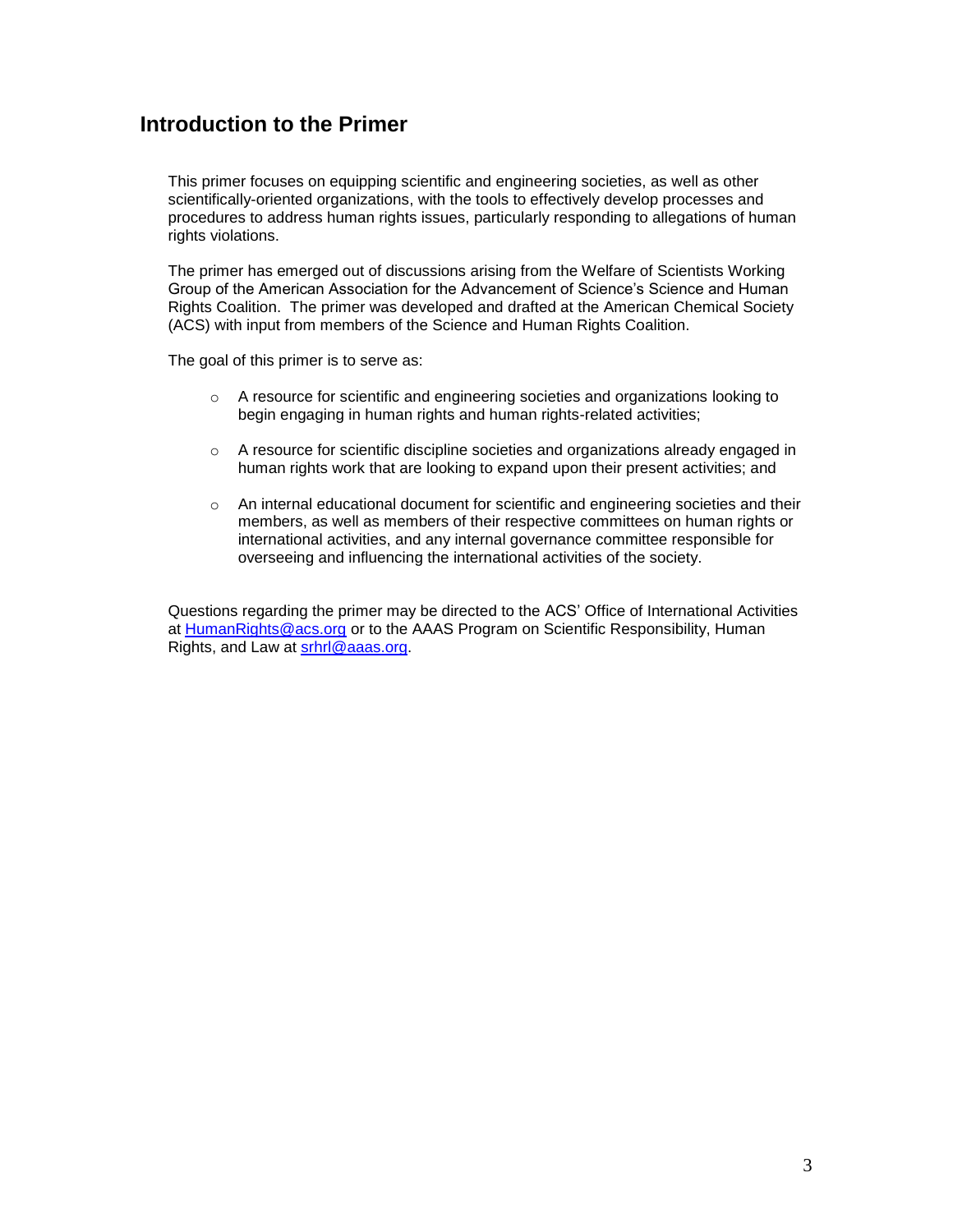# **I. Science and Human Rights: An Introduction**

## What are Human Rights?

Human rights are fundamental entitlements, guaranteed by law, inherent to all humans regardless of nationality, place of residence, sex, national or ethnic origin, color, religion, language, or membership or any other social group, to be enjoyed on an equal and nondiscriminatory basis. They are universal and inalienable, and promote the inherent dignity of all mankind. Human rights are interdependent, interrelated, and indivisible – the realization of one right advances others, while the deprivation of one right is a detriment to all others. Human rights include civil and political rights, and economic, social, and cultural rights, and can be enjoyed on an individual and collective basis.

Examples of human rights include:

- $\circ$  The right to equality before the law;
- o The right to freedom of expression;
- o The right to work;
- o The right to education; and
- o The right to self-determination.

Human rights are expressed and guaranteed in a variety of ways, including domestic, regional, and international law; international human rights treaties; and other international norms and principles. According to international human rights law, governments are required to respect, protect, fulfill, and promote human rights.

### Major Human Rights Documents and Treaties

There are several core human rights documents that are commonly referenced when addressing violations of individual human rights.

In 1948, the General Assembly of the United Nations (UN) adopted the Universal Declaration of Human Rights (UDHR), which was drafted as a "common standard of achievement for all peoples and nations." The Universal Declaration is widely accepted as the fundamental and universal basis for human rights.

The rights enshrined within the Universal Declaration are further enumerated in various legally binding international human rights treaties. By voluntarily ratifying the treaty, governments assume obligations and duties under international law to respect, protect, fulfill and promote the human rights recognized in a given treaty.

There are nine core international human rights treaties:

- o [International Convention on the Elimination of All Forms of Racial Discrimination](http://www2.ohchr.org/english/law/cerd.htm) (1965)
- o [International Covenant on Civil and Political Rights](http://www2.ohchr.org/english/law/ccpr.htm) (1966)
- o [International Covenant on Economic, Social, and Cultural Rights](http://www2.ohchr.org/english/law/cescr.htm) (1966)
- o [Convention on the Elimination of All Forms of Discrimination Against Women](http://www2.ohchr.org/english/law/cedaw.htm) (1979)
- o [Convention against Torture and Other Cruel, Inhuman or Degrading Treatment or](http://www2.ohchr.org/english/law/cat.htm)  [Punishment](http://www2.ohchr.org/english/law/cat.htm) (1984)
	- o [Optional Protocol to the Convention against Torture and Other Cruel,](http://www2.ohchr.org/english/law/cat-one.htm)  [Inhuman or Degrading Treatment: Prevention of Torture](http://www2.ohchr.org/english/law/cat-one.htm) (2006)
- o [Convention on the Rights of the Child](http://www2.ohchr.org/english/law/crc.htm) (1989)
	- o [Optional Protocol to the Convention on the Rights of the Child on the](http://www2.ohchr.org/english/law/crc-sale.htm)  [sale of children, child prostitution and child pornography](http://www2.ohchr.org/english/law/crc-sale.htm) (2000)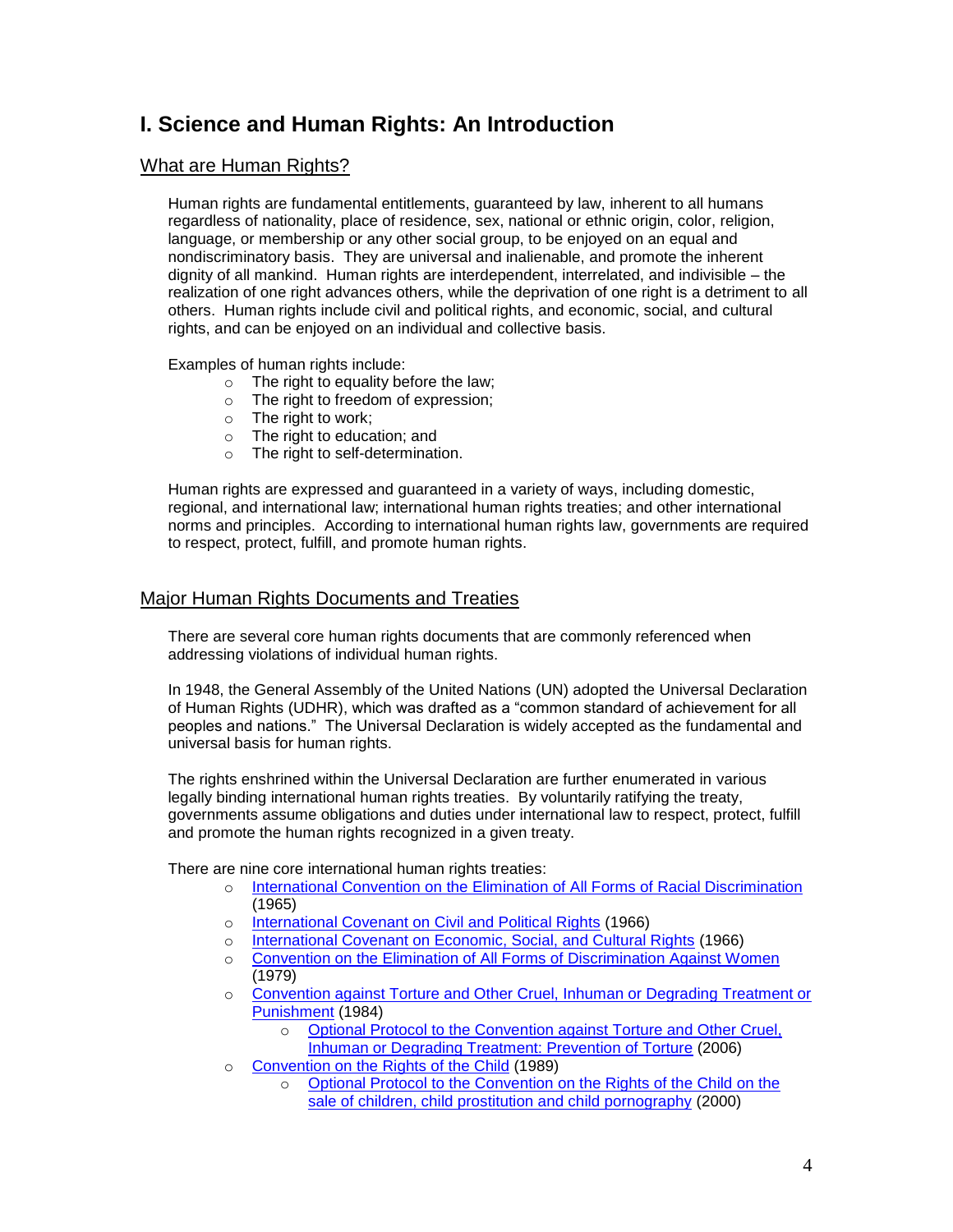- o [Optional Protocol to the Convention on the Rights of the Child on the](http://www2.ohchr.org/english/law/crc-conflict.htm)  [involvement of children in armed conflict](http://www2.ohchr.org/english/law/crc-conflict.htm) (2000)
- o [International Convention on the Protection of the Rights of All Migrant Workers](http://www2.ohchr.org/english/law/cmw.htm) [and Members of Their Families](http://www2.ohchr.org/english/law/cmw.htm) (1990)
- o [International Convention for the Protection of All Persons from Enforced](http://www2.ohchr.org/english/law/disappearance-convention.htm)  [Disappearance](http://www2.ohchr.org/english/law/disappearance-convention.htm) (2006)
- o [Convention on the Rights of Persons with Disabilities](http://www.un.org/disabilities/convention/conventionfull.shtml) (2006)
- o [UN Declaration on the Rights of Indigenous Peoples](http://www.un.org/esa/socdev/unpfii/en/declaration.html) (2007)

Ratification and signatory statuses of the treaties may be found in the UN's Treaty Collection [page.](http://treaties.un.org/pages/Treaties.aspx?id=4&subid=A&lang=en) 

Of these treaties, the International Covenant on Civil and Political Rights (ICCPR) and the International Covenant on Economic, Social, and Cultural Rights (ICESCR) are the two most commonly referenced when addressing human rights issues affecting scientists and engineers, and are among the most widely ratified with over 167 states party to the ICCPR, which includes the rights to life, equality before the law, and freedom of expression among others; over 160 states are party to the ICESCR, which includes the right to education and the right to work, among others.

The Convention Against Torture and Other Cruel, Inhumane or Degrading Punishment (CAT) has been ratified by over 147 states and is also relevant to the treatment of scientists and engineers.

There are provisions embedded in each of the treaties listed above that allowed for the creation of treaty-based bodies mandated to monitor state parties' compliance with their treaty obligations. For additional information on the human rights monitoring mechanisms of the UN, please see the appendix *United Nations Human Rights Monitoring Mechanisms* on page 22.

Additionally, the General Assembly of the UN adopted the general resolution *[Declaration on](http://www.unhchr.ch/huridocda/huridoca.nsf/(symbol)/a.res.53.144.en)  [the Right and Responsibility of Individuals, Groups and Organs of Society to Promote and](http://www.unhchr.ch/huridocda/huridoca.nsf/(symbol)/a.res.53.144.en)  [Protect Universally Recognized Human Rights and Fundamental Freedoms](http://www.unhchr.ch/huridocda/huridoca.nsf/(symbol)/a.res.53.144.en)* in 1999. In this resolution, the General Assembly reaffirms the importance of the observation of the Universal Declaration of Human rights, promotes education about human rights, and the rights and responsibilities of individuals and groups to promote and protect human rights.

## Human Rights Principles Affecting Scientists and Engineers

There are several human rights principles that commonly affect scientists who are subject to human rights abuses, including:

- o Freedom of Expression (UDHR Article 19; ICCPR Article 19);
- o Freedom of Association (UDHR Article 20; ICCPR Article 22);
- o Freedom of Movement (UDHR Article 13; ICCPR Article 12);
- $\circ$  Freedom from Torture and other Cruel, Inhumane and Degrading Punishment (UDHR Articles 9 & 15; ICCPR Articles 7 & 9; CAT).

While these are the principles most relevant to scientists and engineers who face human rights violations, other human rights may also be relevant depending on the specifics of each case.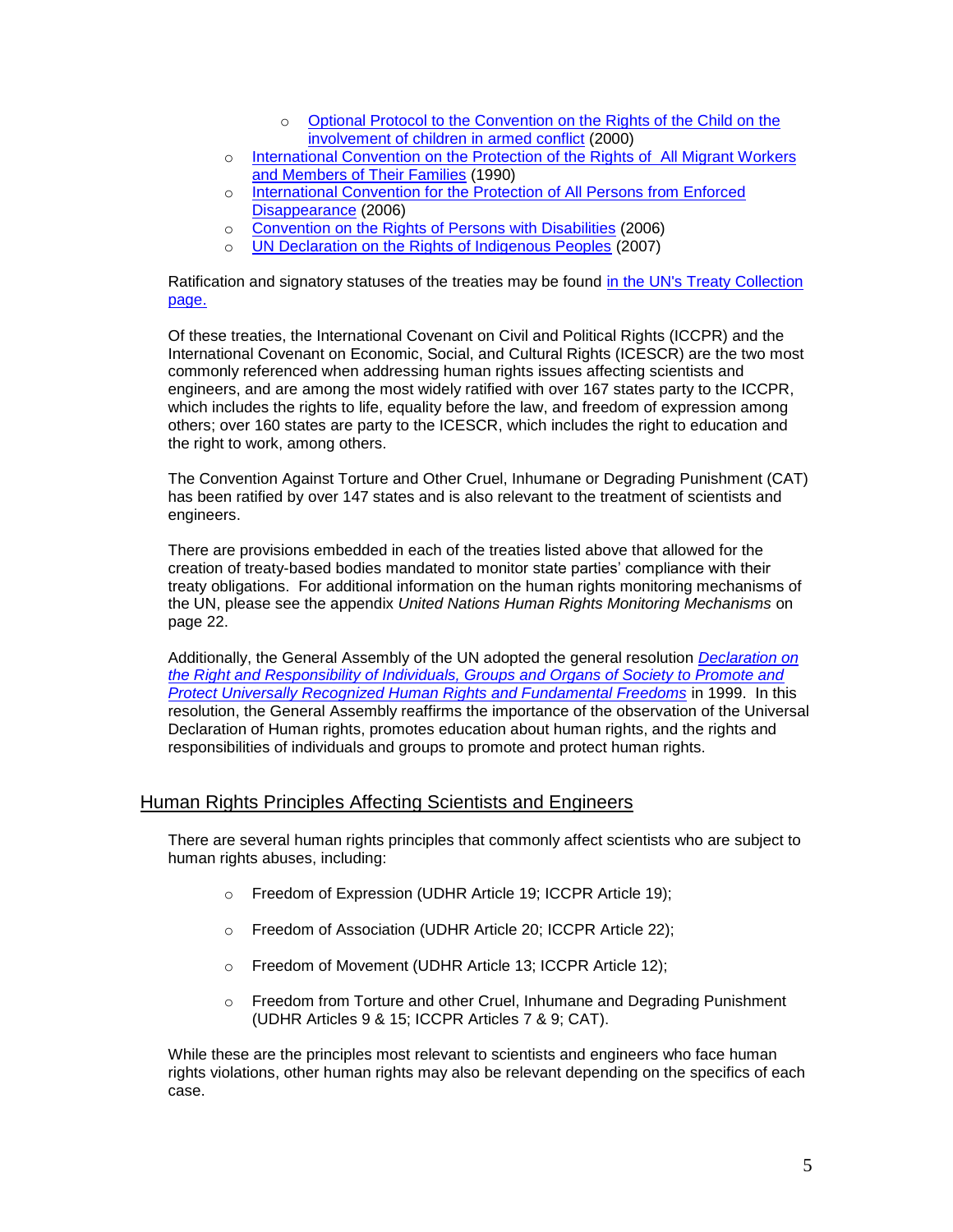#### Intersections of Science and Human Rights

There are three major ways in which science and human rights intersect:

#### **1. Violations of the rights of scientists and engineers, whether individually or as a group**

Scientists and engineers enjoy the same rights as all other members of society in accordance with international law. However, in many parts of the world they have been, and continue to be, targets of human rights violations because of their identity as scientists. Promoting and protecting the individual rights of scientists and engineers is the primary focus of this primer.

#### **2. Science and scientific discovery conducted in the service of human rights**

Technological and scientific developments can be leveraged to assist in the realization of fundamental human rights, such as the right to food and the right to water and sanitation.

One example of science conducted in the service of human rights is green chemistry, which promotes the design, development and implementation of chemistry to minimize the use and development of substances that are hazardous to human and environmental health. Green chemists affiliated with the Global Innovation Imperatives (Gii) program at the ACS came up with recommendations to improve arsenic remediation processes from groundwater surfaces in India.

Another example of science in service to human rights is the assistance provided by Statistics Without Borders (SWB), an apolitical volunteer organization under the auspices of the American Statistical Association, that is providing pro bono statistical assistance on the design and execution of a survey in Haiti that will assess the human rights impact of the earthquake in January 2010.

#### **3. The right to enjoy and benefit from scientific progress and its applications**

Both the UDHR and the ICESCR enumerate a right that falls directly under the umbrella of science and scientific discovery. Article 27 of the Universal Declaration of Human Rights states that "everyone has the right …to share in scientific advancement and its benefits;" and Article 15 of the International Covenant on Economic, Social, and Cultural Rights promotes and protects the right to enjoy the benefits of scientific progress and its applications and requires states that are party to the convention to "respect the freedom indispensible for scientific research and creative activity."

Although lesser known and recognized, the promotion of these rights are critical for the protection of individual scientists to freely conduct their research and for continued innovation and discovery.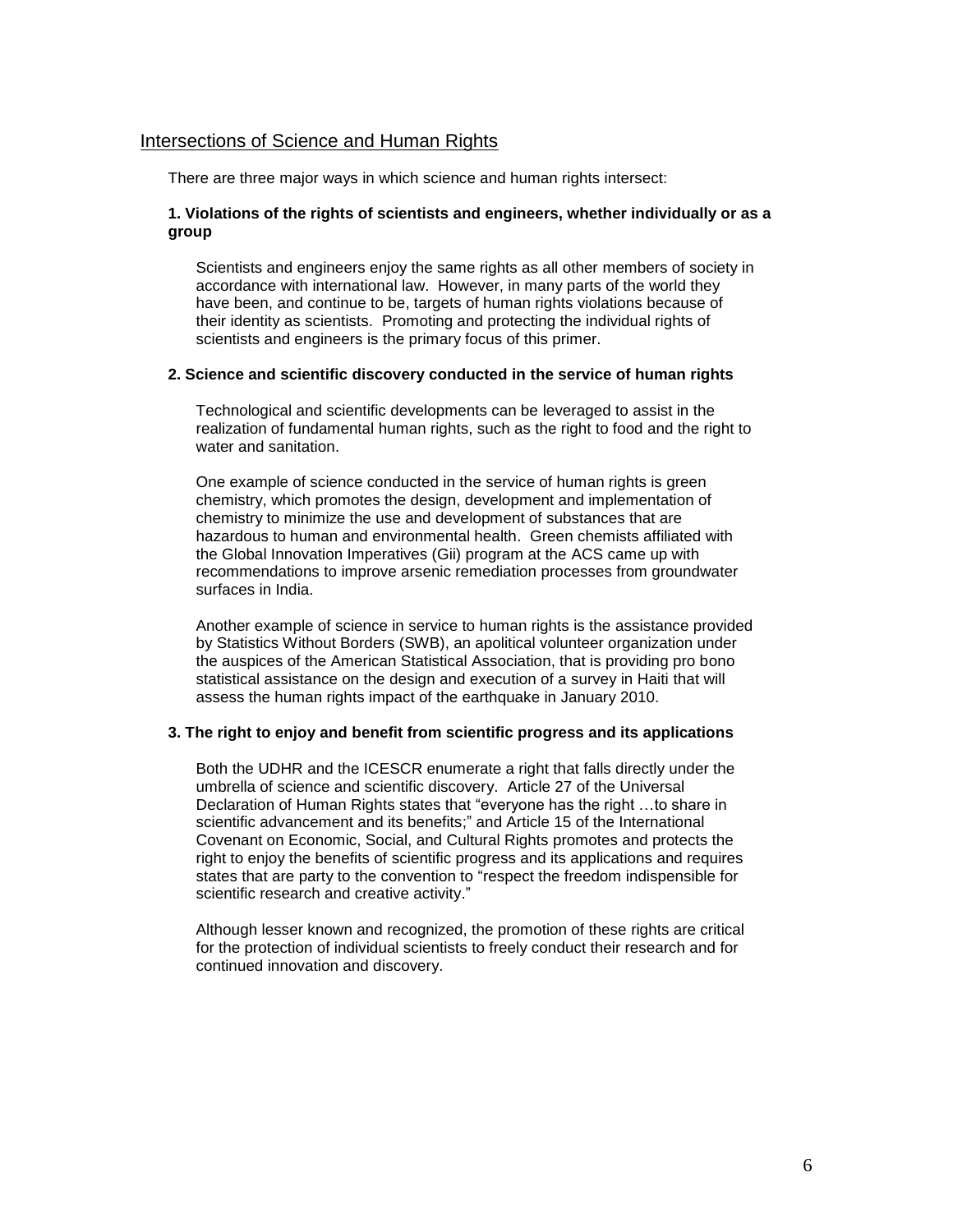# **II. History of Organizations Promoting Scientific and Academic Freedom**

Independent organizations and scientific discipline societies have been acting to address the needs of persecuted scholars and scientists for decades, and new organizations have emerged in the late 20<sup>th</sup> and early 21<sup>st</sup> centuries to acknowledge the changing realities for scholars and scientists in particular.

### History of Organizations Engaging in Science and Human Rights Activities

Some organizations have been addressing the rights of scholars, and more specifically the rights of scientists, for many years. The Institute for International Education (IIE) has been supporting threatened scholars to escape persecution since 1919 when it began assisting academics and students targeted during the Bolshevik Revolution in Russia.

Independent organizations as well as scientific discipline societies appear to have begun addressing the human rights of individual scientists in the 1970s, as evident by the formation of the Committee of Concerned Scientists in 1972 and the American Physical Society's activities dating back to that decade.

Since that time, numerous scientific and engineering societies have been involved in a variety of human rights activities, including defending scientists' human rights, adopting human rights policies or positions, promoting the application of the scientific or engineering discipline to human rights questions. Other activities include setting up a volunteer program, establishing a human rights award, and pursuing human rights research.

Additional organizations, such as Scholars at Risk and the Network for Education and Academic Rights, emerged in the late  $20<sup>th</sup>$  and early  $21<sup>st</sup>$  centuries to build upon the existing work in supporting scholars who were targeted for persecution or had their human rights violated. Scholars at Risk partnered with IIE to establish the Scholar Rescue Fund at the Institute to provide financial support for scholars facing grave threats.

## ACS's History of Human Rights Activities and Engagement

With more than 163,000 members, ACS is the world's largest scientific society and one of the world's leading sources of authoritative scientific information. A nonprofit organization chartered by Congress, ACS is at the forefront of the evolving worldwide chemical enterprise and the premier professional home for chemists, chemical engineers and related professions around the globe.

ACS has been addressing issues of scientific freedom and human rights since the 1980's with 'refusenik' scientists in the former Soviet Union and academic dissidents in China. The frequency and trends of the Society's actions have mirrored the geopolitical context in which they have occurred. The regularity with which the Society has acted on human rights cases has also been dependent upon the engagement of the International Activities Committee (IAC). The 15-member Committee is responsible for studying and recommending appropriate Society participation and cooperation in international undertakings pertaining to chemical education, professional activities, and scientific matters of interest to chemists and chemical engineers, and coordinating its efforts with those of other organizations. The Society's human rights activities have expanded over the last 25 years to address rights violations of scientists in a variety of related disciplines predominantly located in Asia, the Middle East, the former Soviet bloc, and the United States (U.S.).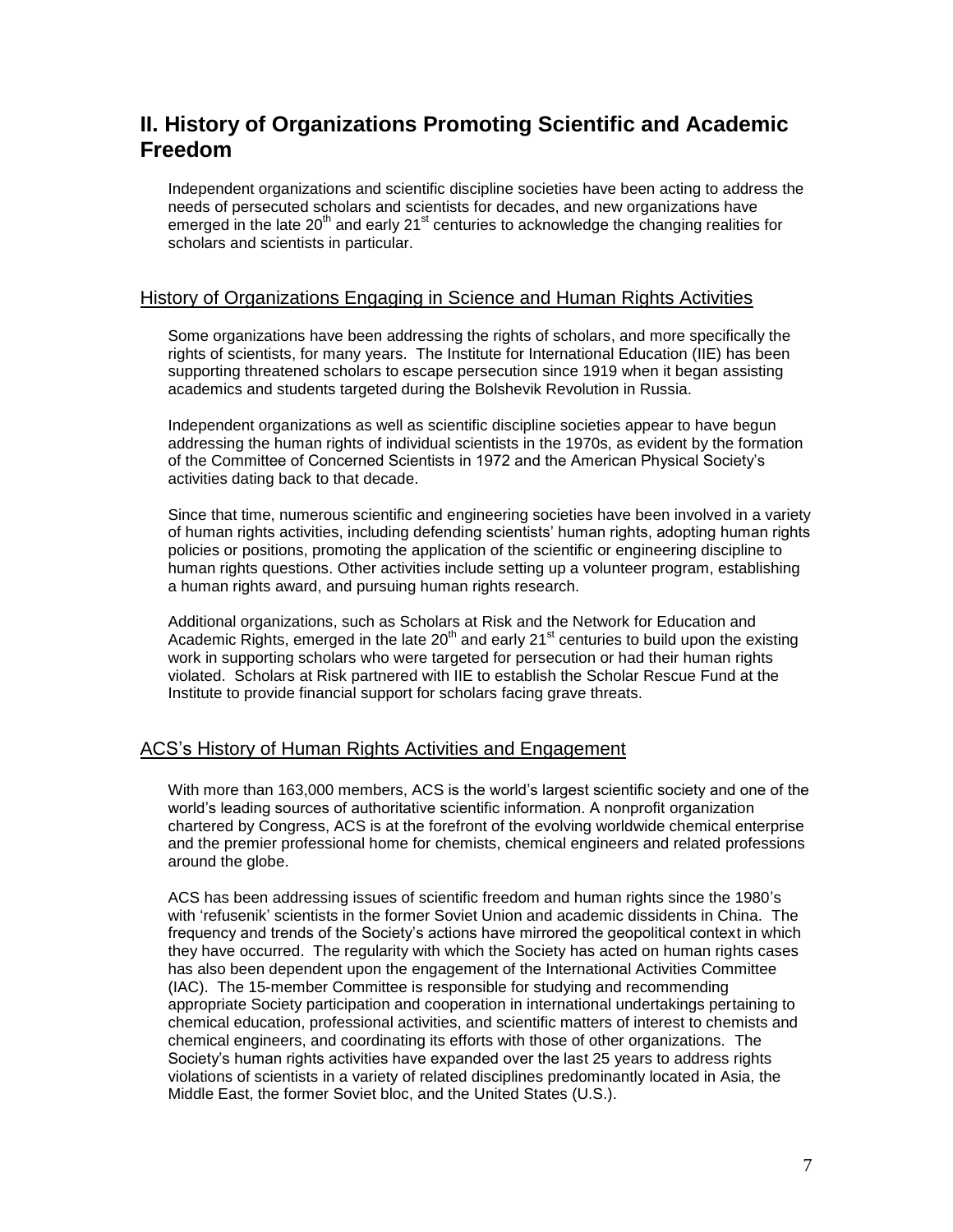ACS initially developed its criteria for action in 1997 and in 2011 the ACS Board of Directors updated its human rights case selection criteria and procedures.

ACS Human Rights Case Selection Procedures

Cases acted upon by the Committee and the Society at-large must be:

- 1. Grounded in principles set forth in the Universal Declaration of Human Rights, the International Council for Science (ICSU) Statute 5 about the Universality of Science, and the Objects of the Society;
- 2. Oriented toward professionally engaged chemists, chemical engineers or practitioners in closely related fields in the physical and natural sciences (such as material science, nanotechnology, biochemistry, and molecular biology);
- 3. Directed towards human rights and scientific mobility abridgements and issues where ACS is uniquely positioned and qualified to impact the case in a meaningful way;
- 4. Considered in the context of whether domestic remedies have been exhausted, unless it appears that such remedies would be ineffective or unreasonably prolonged;
- 5. Made based upon clear evidence and a factual description of the alleged rights violations.

ACS Human Rights Case Response Procedures

- 1. ACS members, local sections, divisions, committees, or ACS staff offices may generate a request for action when evidence of abridgement of the scientific mobility and human rights of chemists, chemical engineers, and other scientists in closely related fields is reported.
- 2. A request for action will be transmitted to the chair of the Committee on Professional and Member Relations (P&MR). If warranted by the evidence and consistent with ACS human rights case selection criteria, P&MR will recommend that the Society issue a statement on the matter or take such related action as may be appropriate, with signature prerogative from the ACS President, President Elect, Past President, Chair of the Board, and/or Chair of P&MR. P&MR will carry out this action under delegated authority from the Board. This policy supersedes procedures for issuing such statements put in place by previous Boards, most notably on September 7, 1997.
- 3. In addition, The Office of the ACS Executive Director or authorized designee will regularly monitor agencies and organizations engaged in human rights activities for evidence of abridgement of the scientific mobility and human rights of chemists, chemical engineers and other scientists in closely related fields, and make a request for action as outlined above.

The Society has primarily addressed rights violations facing individual scientists or groups of scientists through letter writing campaigns targeting both U.S. and host government officials. In some instances members of the IAC have visited countries where scientists were imprisoned and met with government officials or made phone calls to scientists' friends and families if they were unable to visit. The scope of the Society's actions have shifted in more recent years towards issuing letters of inquiry and more carefully selecting cases for action. The Society has also issued organizational position statements that have legitimized the status of human rights within the organization and affirmed the Society's commitment to human rights. The most relevant position statement has been the [Statement on Freedom of](http://portal.acs.org/portal/acs/corg/content?_nfpb=true&_pageLabel=PP_SUPERARTICLE&node_id=1900&use_sec=false&sec_url_var=region1&__uuid=ec2156cb-c4c2-4951-8a0b-fb7a0adafa99)  [International Scientific Exchange,](http://portal.acs.org/portal/acs/corg/content?_nfpb=true&_pageLabel=PP_SUPERARTICLE&node_id=1900&use_sec=false&sec_url_var=region1&__uuid=ec2156cb-c4c2-4951-8a0b-fb7a0adafa99) which advocates for the most open and fair exchange among scientists without limitations imposed by national or geopolitical contexts.

The Society has also engaged in other activities that, while not explicitly conducted under the framework of human rights, have human rights implications. One exceptionally pertinent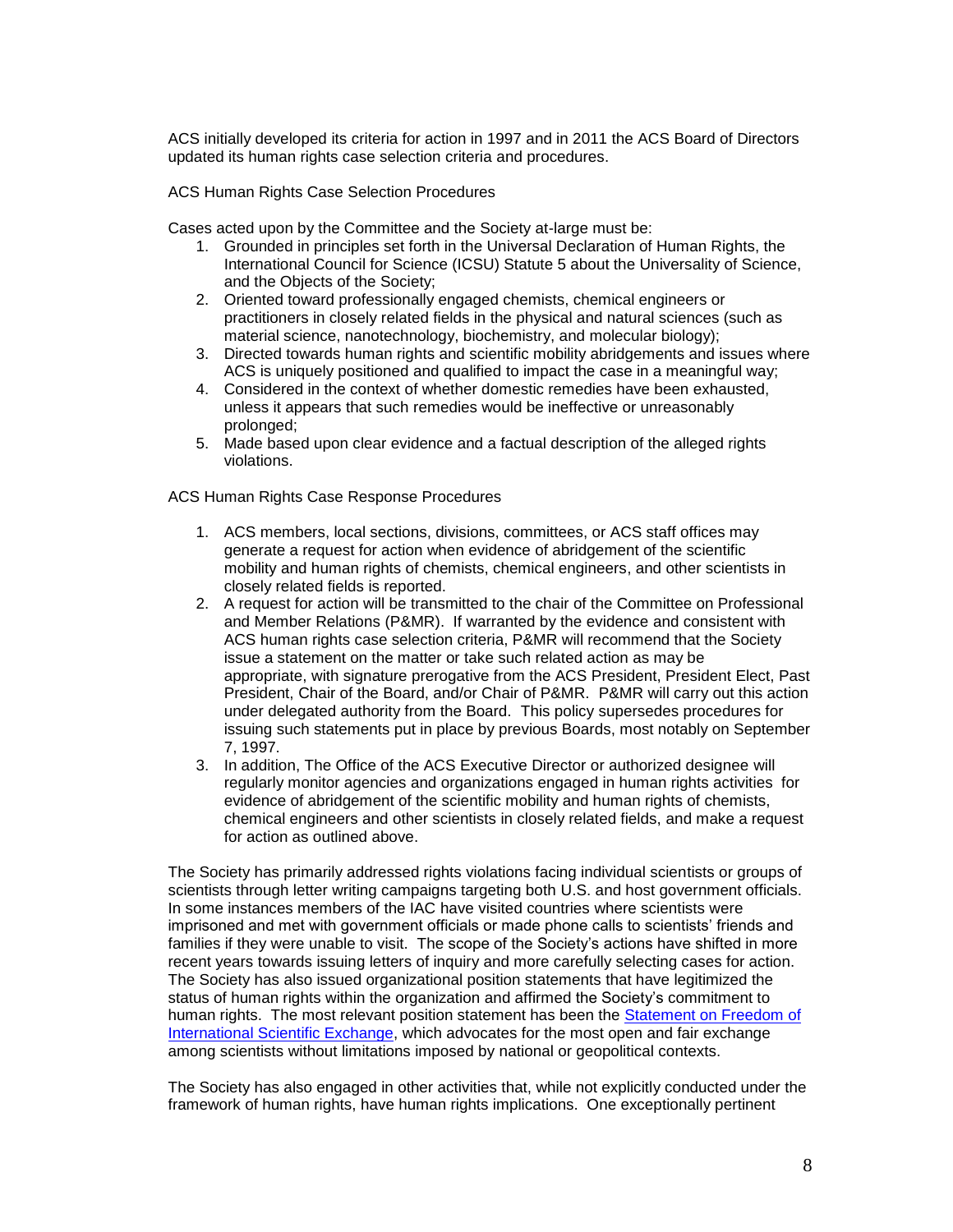example is the Society's provision of resources on visa issues. The Society supplies its members with valuable information on the visa process in order to facilitate international travel and collaboration, and these resources, in turn, promote the freedom of movement and mobility for scientific discovery and innovation.

ACS has offered webinars meant to inform the public on how to identify appropriate and practical solutions to human rights problems facing the scientific community. These webinars demonstrated the use of chemistry to address global challenges such as access to safe water and sanitation. In 2011, ACS organized a symposium addressing the capacities, roles and responsibilities of a scientific professional society to monitor the welfare of scientists. It included the participation of a Nobel Laureate and ACS leadership who shared their perspectives on the history, needs and new strategies for addressing human rights and infringements to scientific freedom.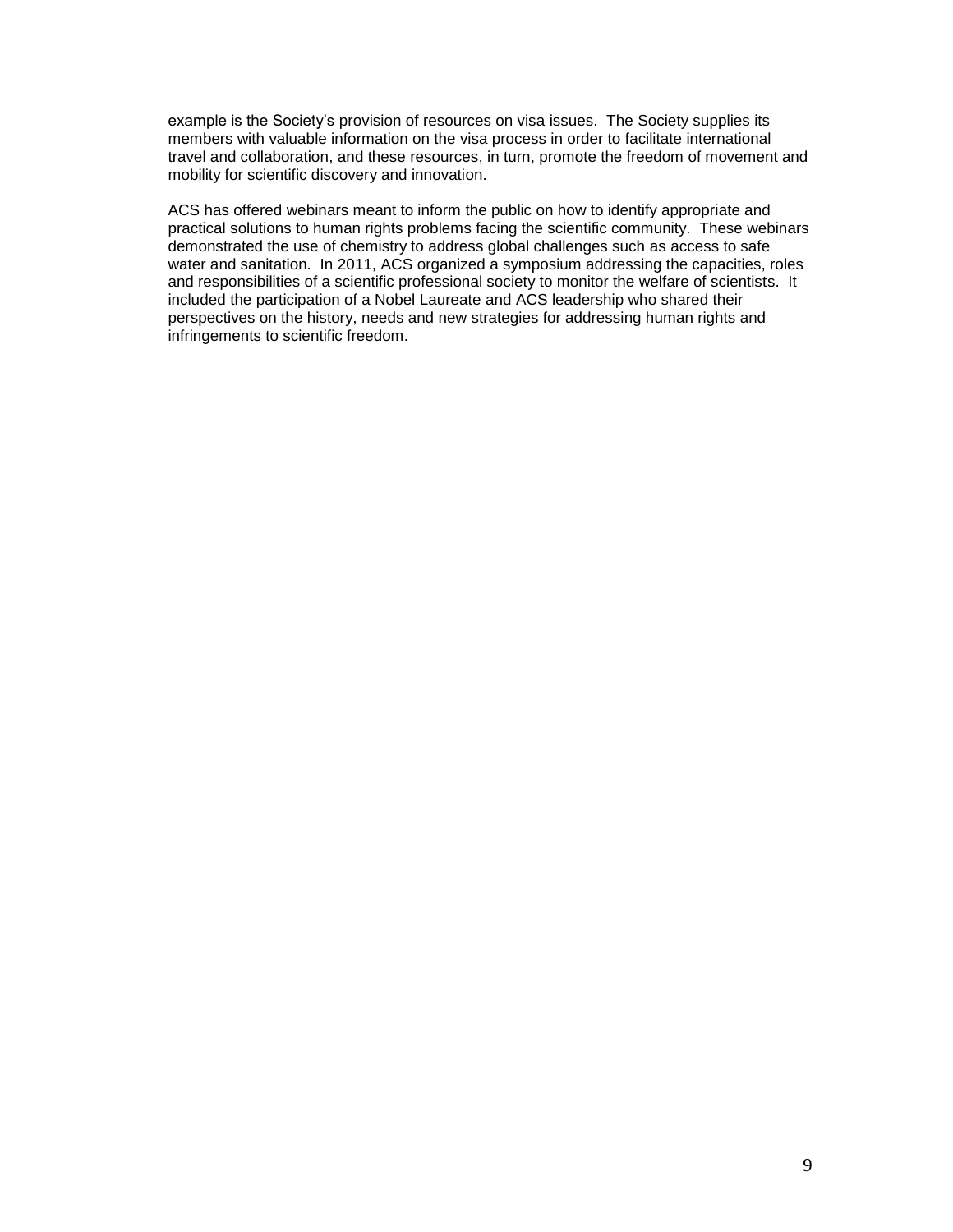# **III. Moving Forward: Engaging Human Rights in a Scientific Context**

## Science's Unique Contributions to the Human Rights Community

For scientific discipline societies looking to begin their human rights activities or revisit their human rights activities and priorities, there are three main actions that ought to be taken to most effectively and efficiently direct energies and resources into programs.

First, societies ought to **broadly examine the connections between their discipline focus and human rights**. Some disciplines, especially in many of the social sciences, such as anthropology or political science, may lend themselves to the study of human rights or the application of theoretical paradigms to understand and address human rights. Other disciplines, like those in the physical or natural sciences, may be more aligned with using the science of the discipline to promote other fundamental human rights.

Secondly, it is critical to determine how to **leverage the science behind the organization and the ways in which the discipline can uniquely contribute to the human rights movement**. Scientific discipline societies looking to engage in human rights activities ought to explore beyond the sole protection of individual rights and liberties to examine how their discipline and work can contribute to the human rights movement more broadly. Some disciplines, like statistics, have lent themselves to humanitarian investigations and support after natural disasters, and designed and implemented survey techniques or databases to track human rights violations. Still other disciplines have connections to different elements of human rights. Ecological and environmental justice movements often incorporate the rights of indigenous populations and the preservation of their knowledge has intrinsic ties to human rights. Regardless of the connection between the discipline and human rights, it is imperative to determine how to leverage the discipline to the fullest extent.

Finally, it is important for membership organizations to not only assess the impact of the discipline, but **the unique qualities that the organization itself and its membership bring to the human rights community**. The size, composition, or focus of an organization or its membership base may provide an organization with a unique perspective when engaging in human rights work.

## Advancing Human Rights in Scientific Organizations

In order to further enhance the role of human rights in science, and for scientifically oriented organizations to advance human rights within their internal structure, there are a few key factors that must be addressed:

Scientific organizations should determine their **organizational priorities regarding human rights and human rights activities before beginning or expanding upon human rights endeavors**. Given the myriad of ways in which scientific discipline societies may choose to address human rights, it is critical to determine how a given society wants to address human rights. Clearly outlining priorities will enable an organization to effectively utilize its resources, including time and staff, to achieve its goals. It is critical to have a dedicated subcommittee or representatives within a committee to address human rights on a larger scale within an organization and have adequate staff resources to support human rights endeavors.

Additionally, scientific societies should continue to **engage their membership in human rights-related activities and expand their efforts to connect to diverse subsections of their members**. By incorporating more individual members into the organization's human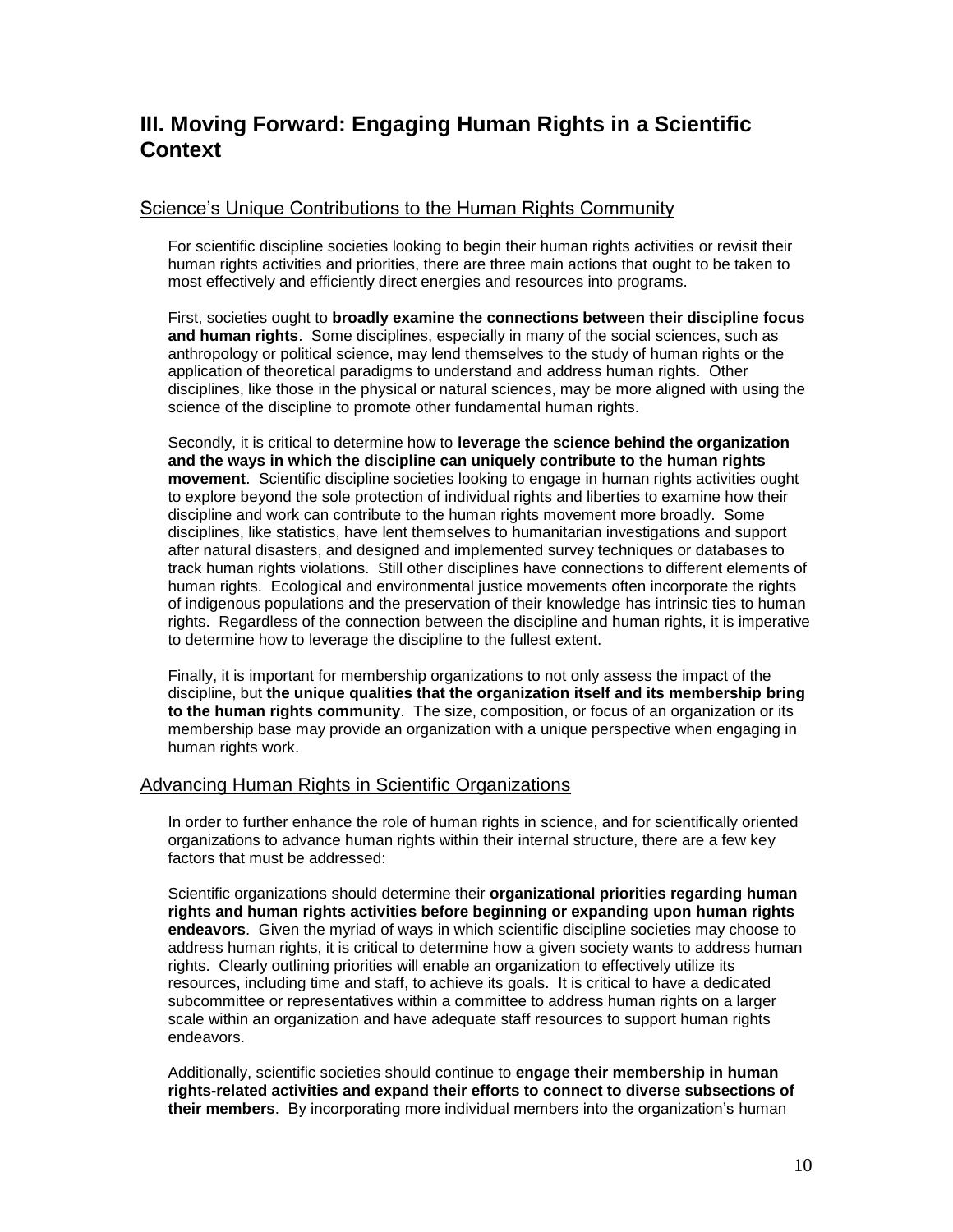rights activities, its actions in support of human rights will be strengthened and the position of human rights within the organization will be heightened. If more members are aware of the organization's human rights activities and are actively involved in the discipline's efforts to engage human rights, an organization can broaden its efforts and have a larger impact, as well as lessen the burden on staff members and be more of a member-driven activity and respond to member concerns.

Scientific discipline societies also ought to **further explore areas for collaboration and connections** among each other as well as with organizations and individuals that are more traditionally aligned with the human rights community. Fostering networks and collaboration with other organizations, both scientific in nature and those that are members of the human rights community, will only strengthen the scientific human rights community and the individual actions taken by scientific societies. It is imperative that scientifically-oriented organizations engaging in human rights related activities begin to develop connections as a way to build capacity and increase the effectiveness of their human rights activities. It may be useful to formalize these relationships before undertaking collaborative projects. While not to detract from the actions taken by individual scientifically-oriented organizations on behalf of human rights, the impact of such actions could only be increased through better information and experience sharing. This factor, coupled with opportunities for unified responses or actions taken by a variety of organizations, can legitimize the actions and enhance their impact. It may be useful to develop and formalize relationships with related discipline societies and scientific organizations prior to approaching other potential collaborators outside of the scientific arena.

Scientific organizations ought to examine the potential implications of their human rights activities and the tone of their activities. While there is a moral imperative to act on behalf of individuals who have had their rights violated, there is the possibility that the tone or type of advocacy may be seen as proselytizing or promoting a particular political agenda.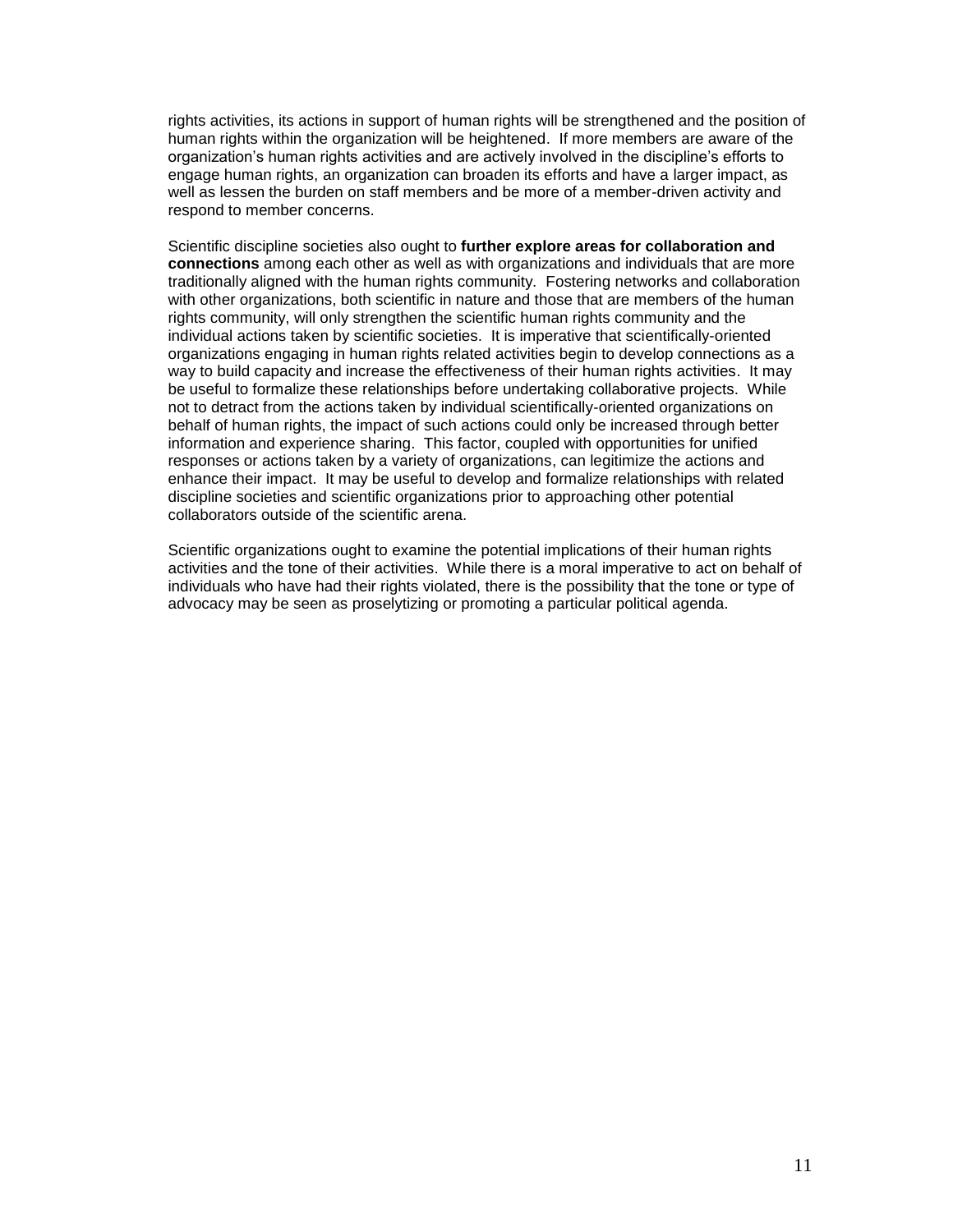# **IV. Introduction to Human Rights Violations: Individual Scientists**

Many scientific discipline societies and other scientifically-oriented organizations looking to begin engaging in human rights activities start by addressing individual rights violations that scientists and engineers may face.

## Types of Human Rights Violations

The major human rights treaties enshrine a variety of human rights, all of which may be threatened or abridged. Of the rights encapsulated in the major treaties, there are four types of violations that most commonly affect scientists: violations of personal welfare; restrictions on mobility; threats from third-party actors; and work place issues.

**Violations of an individual's personal welfare** tend to be the most visible and identifiable type of human rights abridgement. This type of violation is often seen as the most egregious because of the severity of the consequences, including arbitrary detention or arrest, injury, or even death. This kind of violation can be easily comprehended by both the public and the scientific community as a violation of an individual's human rights, and are thus often easier to garner support for in terms of developing action and advocacy plans.

#### *Case Study:Russia*

A Russian engineer was charged with high treason and divulging state secrets for coauthoring a report that documented the environmental dangers posed by abandoned nuclear submarines of the Russian Northern Fleet in 1996. The engineer issued a report on his findings and was subsequently arrested and detained. He was held in isolation without access to a lawyer or his family. Many organizations advocated on his behalf, and his treatment was ultimately improved and he was acquitted of all charges.

#### *Case Study: Bangladesh*

A Bengali economist was imprisoned in 2002 for 'instigating' government officials and employees to join a demonstration in Dhaka that led to the removal of the Bangladesh Nationalist Party's Government from power in 1996. He was allegedly tortured while in custody. He was ultimately freed as a result of a decision by the High Court of Bangladesh.

**Restrictions on mobility** are another common type of human rights violation affecting scientists, and may often involve the U.S. in some capacity. Restrictions on mobility may encompass a variety of issues, including the confiscation of an individual's passport, or the refusal of a state to issue an entry visa. This type of violation may not seem as egregious as violations of an individual's personal welfare, but it can have a significant, detrimental effect on the advancement of science due to the international nature of research and collaboration in scientific endeavors, as well as the promotion of science education throughout the world.

#### *Case Study: Cuba/U.S.*

A chemist, serving as president of a scientific society, was invited to participate in an international meeting held in Puerto Rico in 2007. Despite the specific nature of his visit to Puerto Rico, and completion of appropriate visa procedures, he was denied an entry visa due to the geopolitical tension between the U.S. and Cuba.

Another type of human rights violation scientists may endure is a **threat from third party actors**. While governments tend to be the primary perpetrators in human rights violations,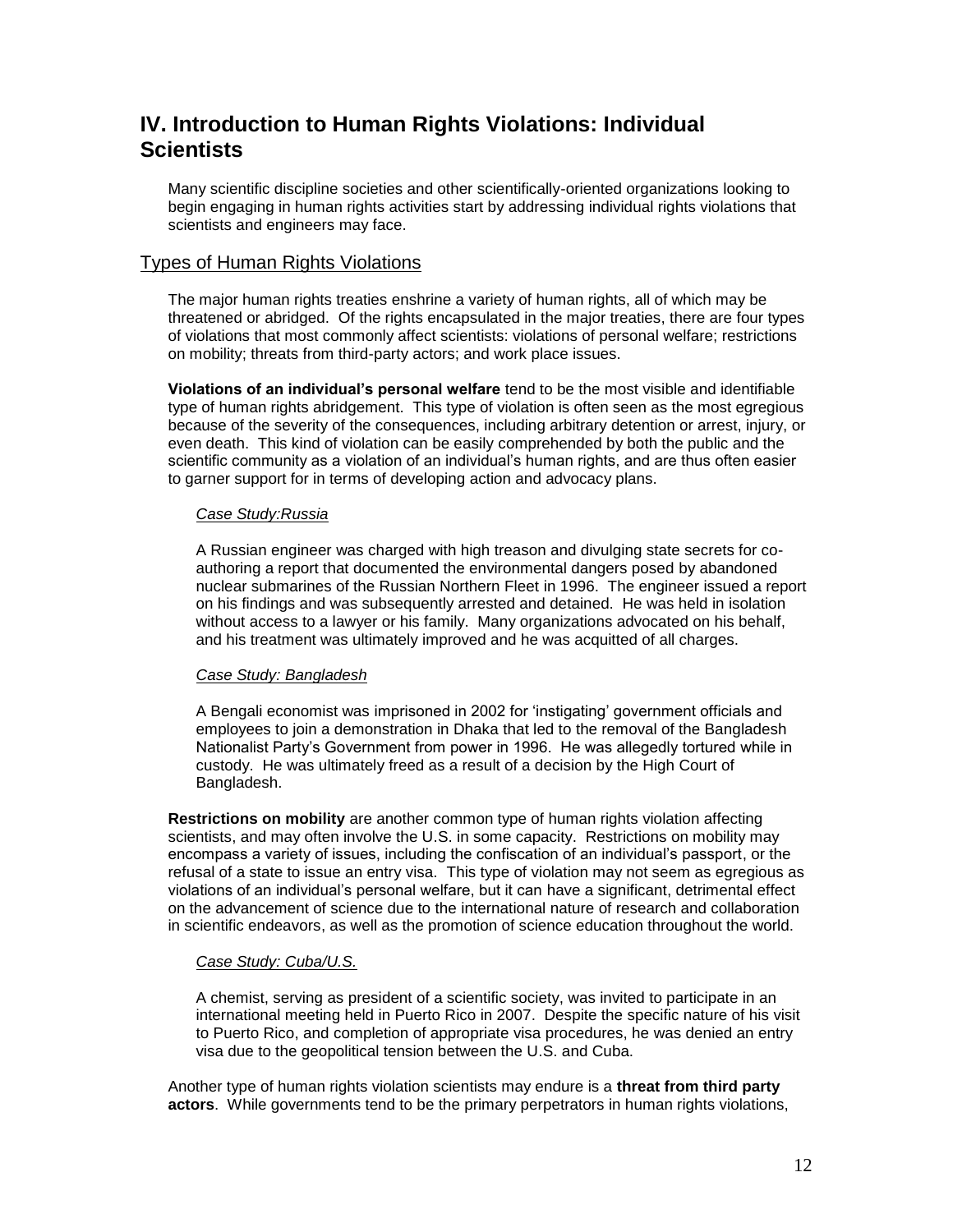rights abridgements can also be committed by third party, nongovernmental actors, such as paramilitaries and guerilla groups. In the case of violations perpetrated by third party actors the government is often unable or unwilling to provide protection or seek justice for the scientist who has been the target of the violations. Threats from third party actors may often include various forms of harassment, verbal threats of physical violence or harm, or dismissal from work.

#### *Case Study: Guatemala*

A Guatemalan forensic anthropologist was the target of multiple threats from third party actors. As the executive director of a forensic anthropology foundation, heand his team were carrying out exhumations of victims massacred during the counter-insurgency campaign carried out by the Guatemalan military in the 1980s. He and his family received numerous death threats in the form of threatening letters and telephone calls starting in 2002, and continuing through 2006. In addition, there was a suspicious fire at the facility where he and his team stored their equipment, documents, and occasionally the remains of individuals exhumed from mass graves. It was believed that the individuals behind the threats had ties to the military during Guatemala's civil war. Continued pressure by the global human rights community has resulted in the anthropologist's continued protection and safety.

A fourth type of rights violation that may affect scientists falls broadly into the category of workplace issues, including restrictions on publication and funding. These kinds of rights violations are not yet as widely recognized or acknowledged when addressing the nexus of science and human rights, but they may begin to play a larger role in the discussion, especially when addressing human rights of scientists in the U.S. and other Western states.

### Impetuses for Human Rights Violations

There are three primary motivators behind human rights violations that affect scientists: the scientist's research and findings; the scientist's sociopolitical beliefs, opinions, or actions; or the greater geopolitical context or diplomatic tensions of states involved in a dispute.

**The content or context of a scientist's research** is often an underlying cause for human rights abuses. Rights violations often occur when the scientist's output is viewed as possibly divulging state secrets, jeopardizing national security, or contradicting the historical narrative of a state or a group.

Human rights violations may also be **the result of a scientist's sociopolitical opinions, beliefs, or actions**, especially when they contradict the views of the government. In some nondemocratic countries scientists may be advocates for democracy and transparent governmental practices that reject and contradict the status quo. As well-educated and often well traveled members of society, scientists have prominent positions in society that make them particularly visible and vulnerable to infringements by the government or other actors should they dissent from the common or accepted sociopolitical narrative. In some cases, by targeting an outspoken and successful scientist, the group perpetrating the violation may have an effective way to intimidate and silence an entire group sharing a similar position, such as being a member of a political, religious, or ethnic minority group.

Another reason a scientist may have his or her rights violated, especially in cases where mobility is restricted, may be **diplomatic tensions or the global political climate, rather than the scientist and his or her work**. Tensions between two nations, such as the U.S. and Cuba or Iran, may affect individual scientists in a variety of capacities, including limiting their mobility regardless of the scientist's research or sociopolitical opinions. This element can be further compounded in instances where the scientist in question conducts research,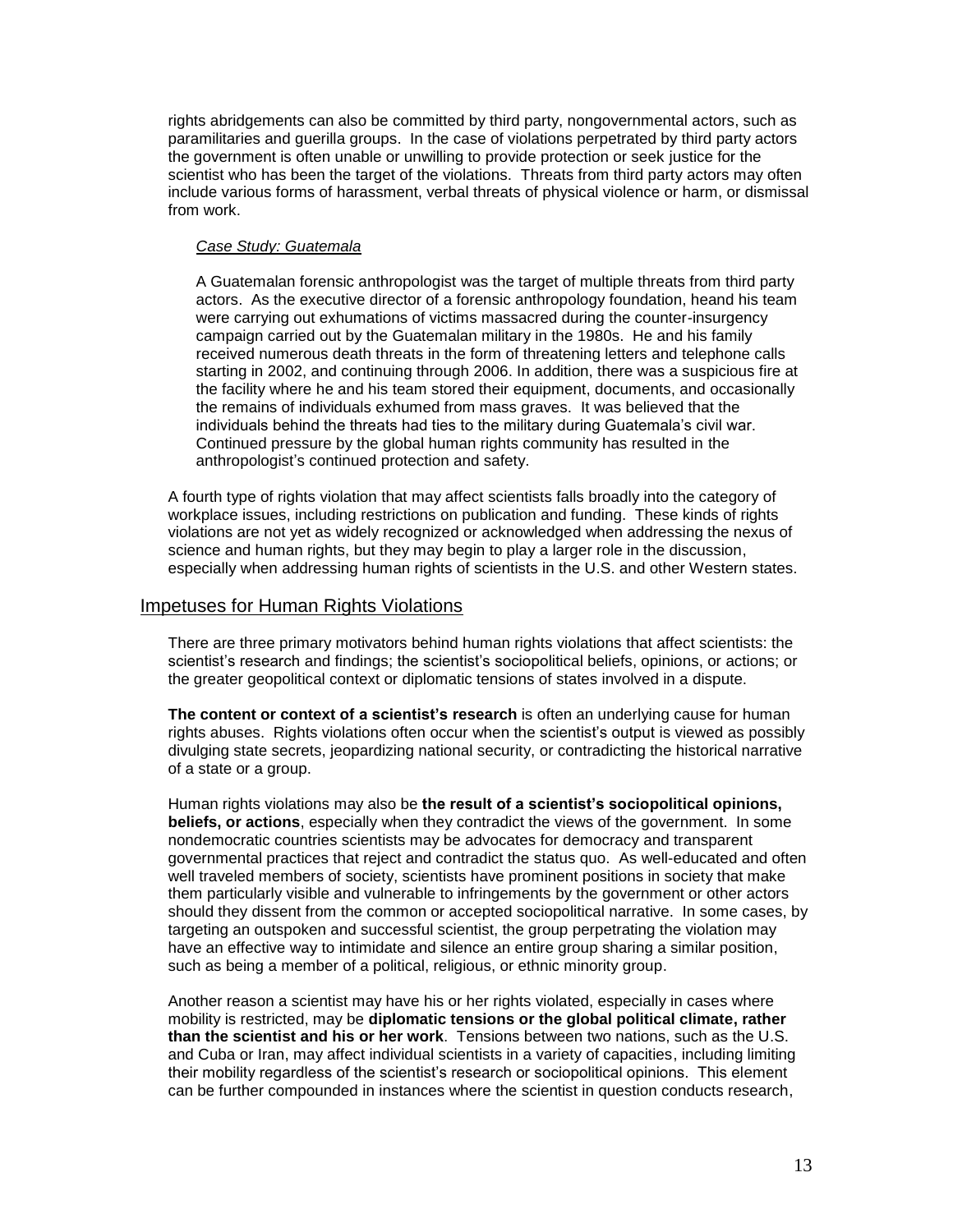such as the case of nuclear scientists or biochemists, which could be seen as threatening to peace or security between the two nations.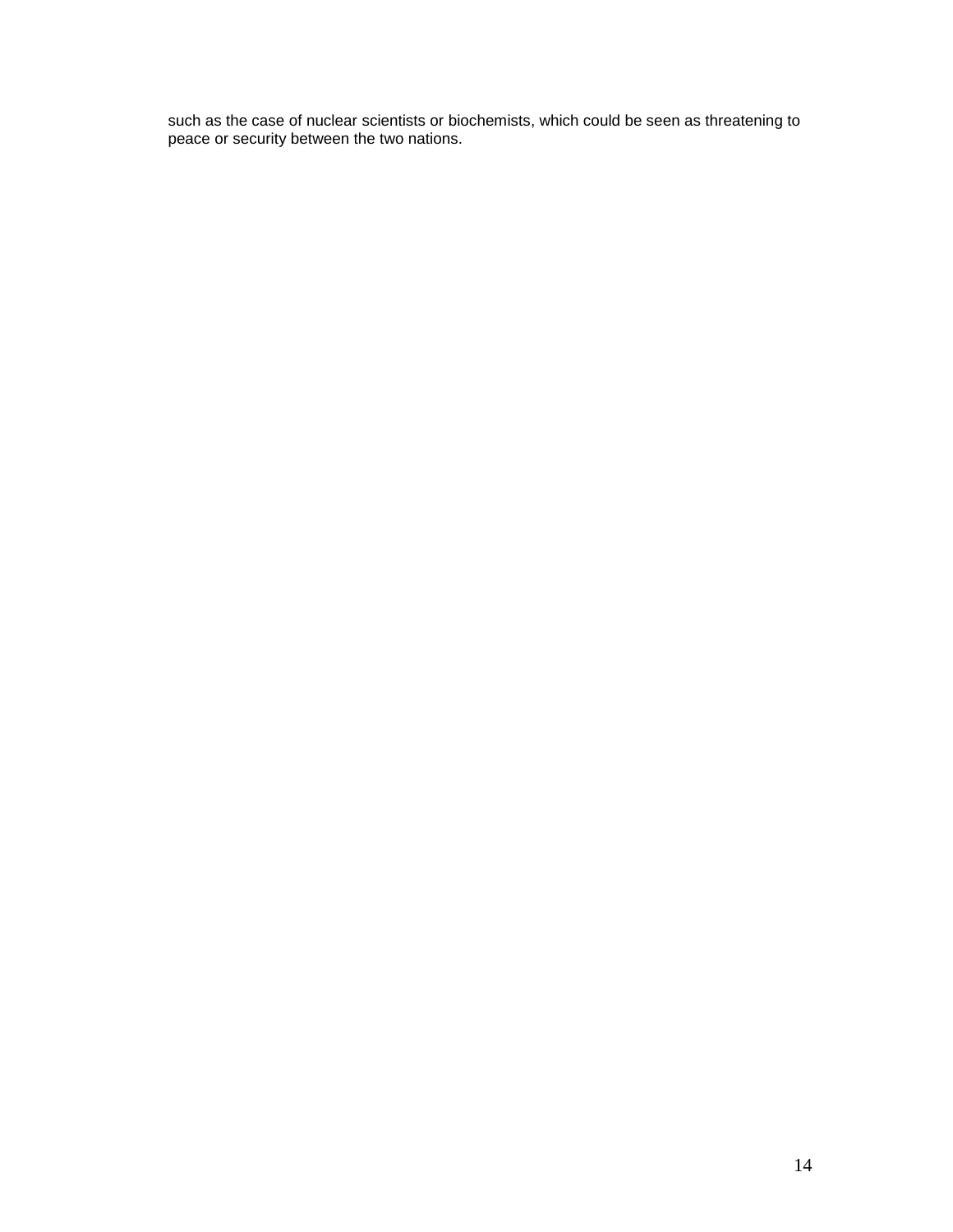# **V. Responding to Human Rights Violations**

### Developing a Standard Operating Procedure: Verification and Vetting Processes

All organizations and societies that engage in human rights activities must develop some kind of standard operating procedure for addressing allegations of human rights abuses and abridgements. By standardizing how an organization responds to requests for assistance, the organization's potential response may be expedited and ensure continuity in the event of staff turnover.

One of the first items that a society or organization must do in establishing their human rights procedure is **determine its criteria for action**. Some societies have very specific criteria for the types of scientists they assist and the types of rights violations that they respond to; others have more general or broad criteria for the scientists they assist; while it is up to the organization to determine how broad or strict their criteria for assistance may be, it is important to develop it prior to engaging in human rights activities. Criteria may involve the discipline of the scientist, the type of rights violation, or the location where the rights violation took place. Regardless of the parameters, it is critical for organizations, especially those that are just starting out or are revising their human rights activities, to clearly outline their priorities both for internal continuity, as well as for legitimizing and strengthening their outward face of a human rights-aware organization.

Another important element for organizations to address early on in their human rights activities is **the verification or vetting processes for determining the legitimacy of a claim and request for assistance, and what kind of monitoring procedures the organization would like to establish**. Some scientific societies gather information about cases through their own connections with scientists and government officials or receive information from individual members of the organization or from members of a related governance committee; most societies receive information about cases through trusted and reliable third-party sources such as Scholars at Risk, Committee of Concerned Scientists, or the American Association for the Advancement of Science's Program on Scientific Responsibility, Human Rights, and Law, as well as from press releases by major human rights organizations such as Amnesty International and Human Rights Watch.

The majority of scientific discipline societies do not have the staff capacity to independently monitor for rights violations internationally. Some organizations, like the American Chemical Society, conduct independent research when they are alerted of a possible case and additionally verify the case and how it fits in to the predetermined criteria. For other organizations that may not have the staff resources or be new to engaging in the scientific human rights community, receiving information from a trusted third-party may be sufficient verification to determine whether to act upon a request for assistance.

Often times it may be difficult for organizations to proceed with a specific action on a human rights case based on a lack of inadequate or unverified information. In these instances, it may be exceedingly helpful for the organization to issue a letter of inquiry into the case to government officials at home or abroad rather than issuing an appeal or call to action. Requesting further information about a human rights case may assist an organization in determining whether further action is warranted while also alerting government officials to their knowledge and concern for specific claims of human rights abridgements.

### Types of Responses and Actions to Claims of Rights Violations

When a scientific discipline society chooses to act on claims of human rights abridgements, there are two different categories of action they may take. There are institutional or association actions – those that comes with institutional backing, from the society at-large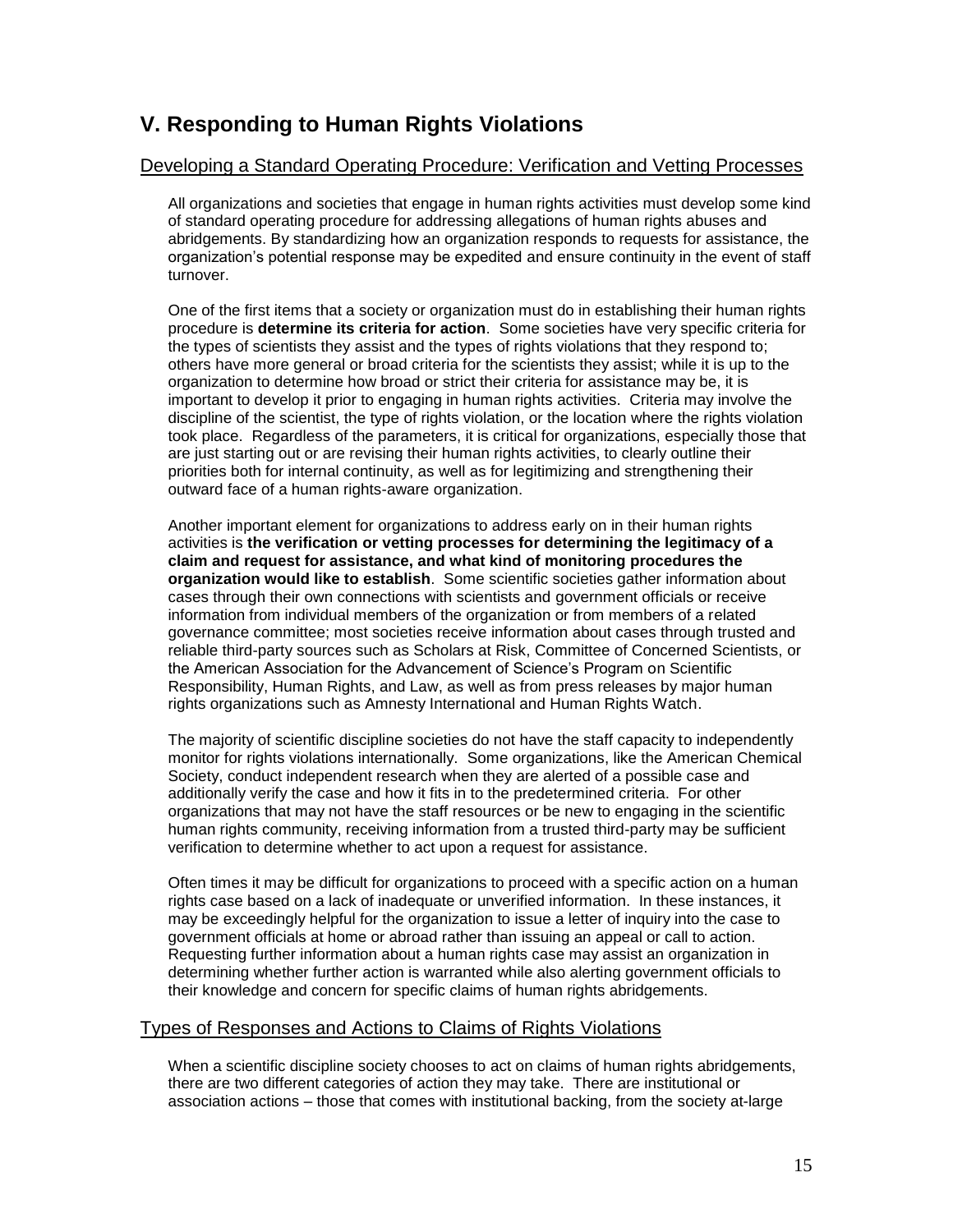often with the backing of executive level staff and board members, and there are individual actions – those taken by individual members of an organization with the encouragement of the organization, but not necessarily carrying the weight of the organization behind it.

#### *Institutional or Organizational Responses*

The majority of society-sponsored or sanctioned activities tend to require some kind of approval from high level staff, Committee members, or Board members, depending on the organization, its governance structure, and the type of activity in question. In many instances, it is important for the staff or offices that are promoting human rights activities to describe the value added to the organization by acting upon human rights violations. The status of human rights in an organization may be enhanced by drawing upon how the discipline interacts with human rights or by highlighting the unique contributions that the society can provide to human rights efforts. Increasing the visibility human rights within the organization staff may be an effective way to engage leadership officials in promoting human rights activities. It is also important to follow the appropriate institutional channels to get approval on actions; depending on the governance structure of an organization, different individuals in different positions may be the correct ones for providing support for any institutionally sponsored human rights activities.

There are a variety of mechanisms that an organization may take on behalf of individual scientists who have had their rights abridged, including:

- o Letter writing campaigns
- o Developing and distributing petitions at scientific meetings
- o Holding press conferences about an individual case
- $\circ$  Conducting online outreach regarding human rights cases through organizational newsletters and social media such as Twitter, blogs, Facebook
- o Issuing institutional policy statements
- o Meeting with government officials in the U.S. and abroad
- o Developing and maintaining relationships with elected officials
- o Providing expert testimony
- o Monitoring and documenting research interferences
- o Taking legal action
- o Sponsoring relevant poster presentations or symposia
- $\circ$  Dedicating scientific articles or presentations to a specific individual involved in a case
- $\circ$  Engaging partner scientific societies in-country for information gathering and advocacy development

The most common type of action that organizations take on behalf of scientists who have had their rights abridged is through letter writing campaigns. Many organizations, including scientific discipline societies and human rights organizations, have used letter writing campaigns as an effective tool to advocate for imprisoned individuals, gather more information about cases, and express concern about individual human rights cases. In the history of the American Chemical Society's human rights activities, letter writing has been primarily to express concern and gather more information about given human rights cases; given that the letters are addressed to high ranking government officials both in the U.S. and abroad, it is advisable to take a relatively neutral stance when issuing a letter and approach the subject with concern, but caution. While letter writing campaigns may seem like an impersonal response to an egregious offense, they can be effective and are relatively easy to bring together in a short period of time, which may be critical in life-or-death situations.

Tips for letter writing campaigns: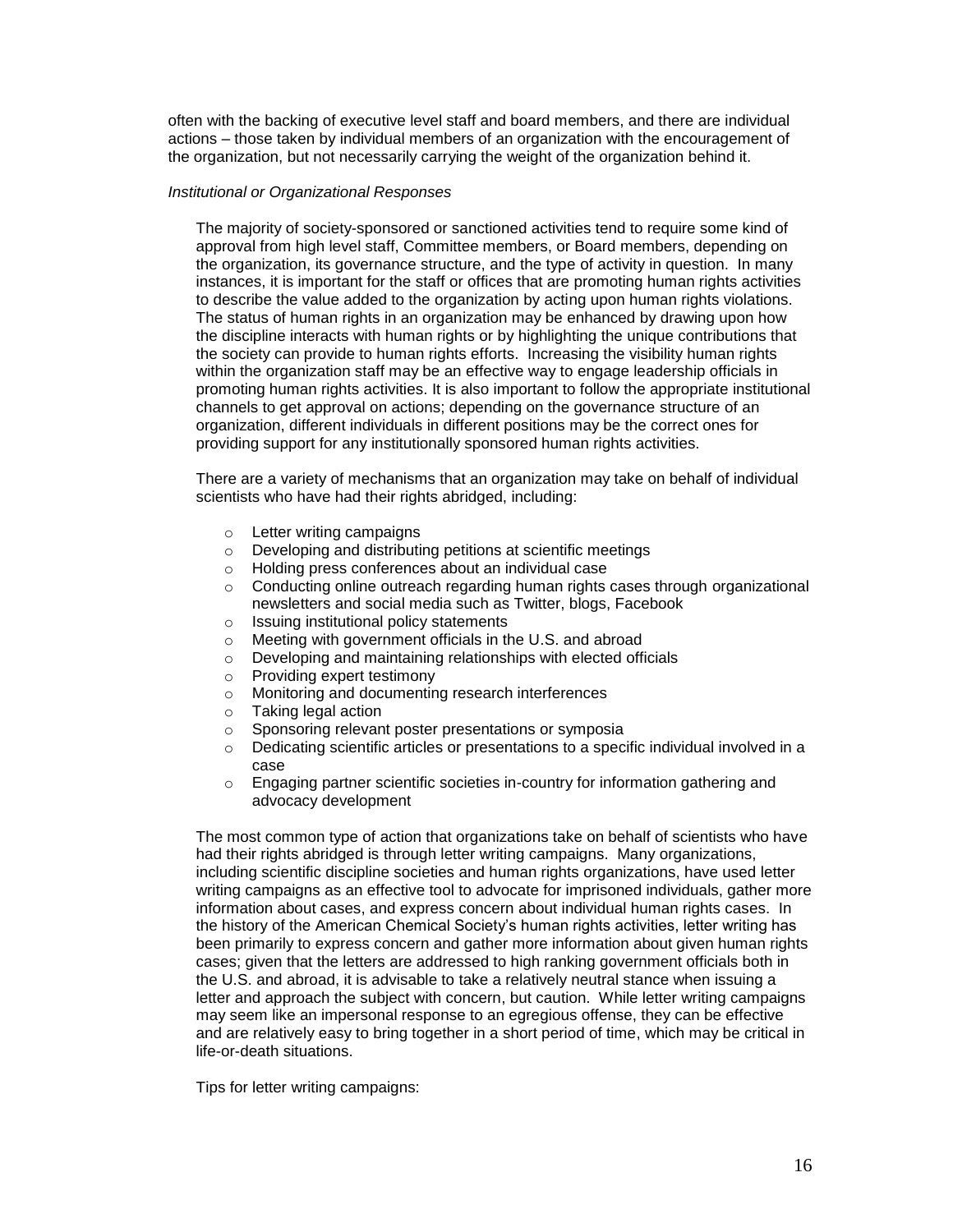- o Brevity is important. Be succinct while including all of the available and relevant facts.
- $\circ$  Briefly state the facts of the case that have been confirmed, or if issuing a letter inquiring into a case, refer to the facts that are available thus far.
- $\circ$  Cite relevant human rights principles that have been violated, including the treaties where they are enshrined. Be sure to confirm that the country where the rights violation occurred is a party to the treaty that incorporates the right.
- $\circ$  Express concern for the individual in the case, and encourage some kind of action such as if the individual is detained or facing trial that they receive due process of law and access to counsel of their choosing, or for additional information to be provided about a potential case.
- $\circ$  In international cases where the rights violation occurs abroad, it may be useful to send the letter not only to in-country officials, but also U.S. envoys or ambassadors in the country, or relevant Department of State officials here in the U.S.
- $\circ$  Indicate a hope for response or action by the host government; it is unlikely but important to note anyway.
- $\circ$  It can be helpful to track letters and responses, especially if the organization decides to send follow-up letters.

#### Other Institutional Actions:

It may also be useful for scientific discipline societies to further explore developing relationships with government officials in the U.S. and abroad. By developing channels of communication with individuals at the Department of State, for example, societies may have additional avenues for receiving information about rights violations or visa issues. By having some organizations test the waters of responsiveness at different U.S. government offices and departments, scientific discipline societies may be able to forge a path into working with these organizations.

The American Chemical Society has begun this process by taking advantage of travel by executive level individuals to increase the visibility of the Society's human rights program. In October, 2010 on the occasion of the 2010 CHEMINDIX meeting in Manama, Bahrain, ACS President, Joe Francisco, and ACS Office of International Activities Director, Bradley Miller, met with officials of the U.S. Embassy in Manama and were briefed on and discussed a particular human rights case and procedures embassy staff were following to stay current on it. While this visit required the support and interest of the President's office, it was a relatively easy way to begin to cultivate relationships and provide a face to the organization's human rights activities. This activity, like others, managed to leverage the Society's actions and activities that occurred outside of the explicit realm of human rights and reframe it as a human rights activity. It is necessary, however, to take into consideration the geopolitical climate when conducting visits, especially visits to foreign embassies within the U.S.

Other types of activities that come from the organization may not require as thorough of an approval process, such as conducting online outreach. Establishing a webpage dedicated to human rights provides important resources such as updated content about human rights cases and other news items, which can be a relatively low energy activity to promote human rights to membership.

Regardless of the type of activity undertaken by an organization, it is important that the appropriate mechanisms are utilized in establishing an organizational action so that it is branded accordingly and properly vetted through the proper institutional channels. The general process may follow steps similar to those outlined below: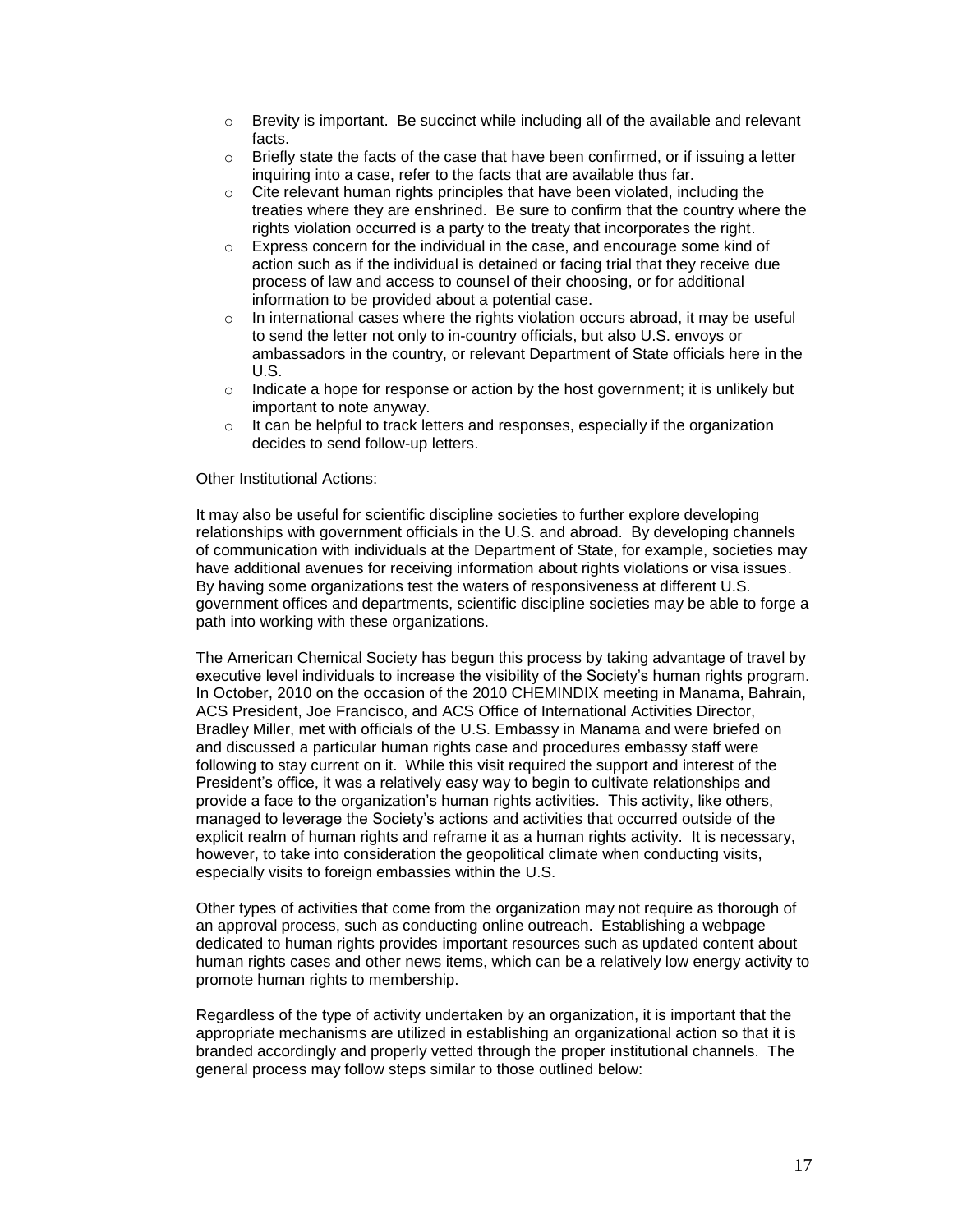- $\circ$  Receive information on or request for action on a particular case of human rights abridgement;
- $\circ$  Follow the verification and vetting processes as determined by the organization in order to assess if action should be taken;
- $\circ$  Present the facts of the case and outline for action to the appropriate organizational authorities, which may include but not be limited to: appropriate subcommittees, executive level staff, members of a presidential succession, and Board members; and
- $\circ$  Upon receiving institutional support for action, implementing the action plan.

#### *Individual Responses and Actions*

Scientific membership organizations may choose to encourage individual members to act in support of human rights. These types of actions may be encouraged by the organization, but not necessarily carry the prestige or name of the organization. Individual member actions may be more informal or grassroots than those sanctioned by an organization at large. These types of actions may include:

- o Letter writing campaigns;
- o Developing and distributing petitions at scientific meetings;
- o Conducting public protests;
- o Conducting online outreach regarding human rights cases through Twitter, Facebook, blogs, and other social media outlets;
- o Providing monetary support to allow the scientist(s) to continue research;
- o Monitoring and documenting research interferences;
- o Publishing relevant scientific articles; and
- o Dedicating scientific articles and presentations to a specific case or individual.

The mechanisms for supporting or promoting individual-level human rights interventions may be considerably different than those that come from the Society or institution atlarge. These mechanisms may include:

- o Receiving information on or request for action on a particular case of human rights abridgement;
- o Following the verification and vetting processes as determined by the organization;
- $\circ$  Providing information and resources for different kinds of individual action such as sample letters, draft petitions, and links to organizations that are supporting a given case; and
- $\circ$  Determining appropriate staff contacts if necessary for the action or activity.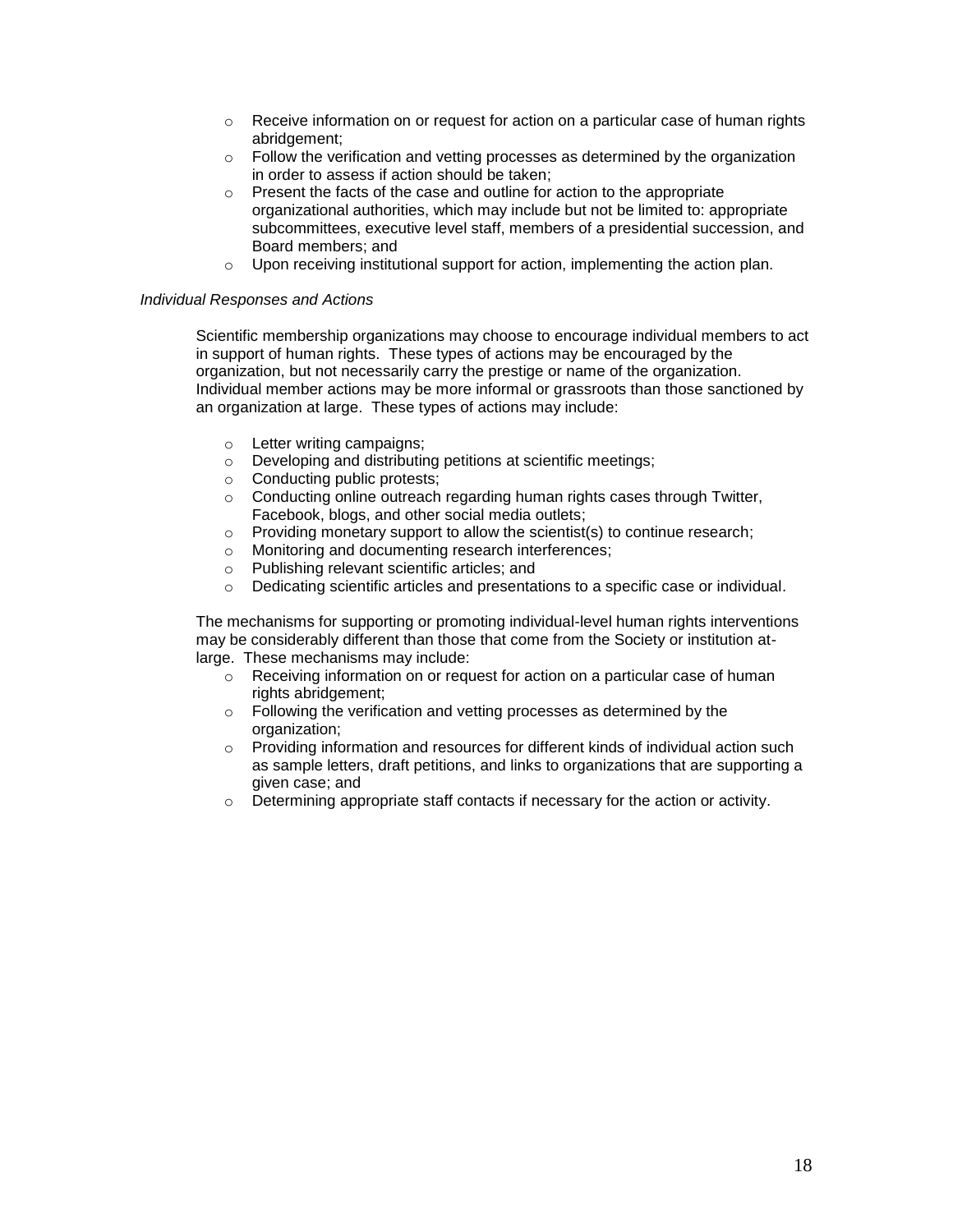# **VI. Sustaining Momentum: Developing Membership Engagement and Investment**

One of the most critical steps in developing and maintaining a human rights program is developing membership engagement and investment. Garnering support from individual members within a membership-based discipline society can provide further validation to the institution for supporting human rights activities.

Education is a critical component of encouraging membership investment and engagement; even organizations that are actively involved in promoting human rights and conducting human rights activities may have their efforts stymied or minimized because of a lack of awareness about their activities. Societies may take an assortment of approaches to heighten awareness of their activities and educate their members about the importance of human rights within the discipline, including:

- o Providing annual meeting sessions about human rights;
- $\circ$  Developing multimedia educational tools such as webinars and podcasts:
- o Developing and publishing written pieces such as articles for institutional newsletters or blog posts;
- $\circ$  Providing opportunities for members to apply their knowledge and skills to human rights projects;
- $\circ$  Promoting the development of a robust literature about the connections between science, engineering, and human rights through scholarly journals; and
- $\circ$  Providing additional information about human rights and resources outside of the organization, including links to human rights blogs, links to major human rights organizations and scientifically-oriented human rights groups and listservs.

Many of these kinds of educational tools are relatively low investment in terms of time and resources; while they may seem to be rather passive attempts, providing information is one of the critical first steps to develop engagement – if members are unaware of the activities that an organization is undertaking, or unaware of the ways in which human rights are implicated within the discipline, it is harder to engage them.

Another way to develop membership investment in human rights is to translate activities the organization and individual members or subgroups of members already engage in into a human rights framework. For example, the American Chemical Society's active support in addressing visa issues and providing resources on securing visas can be framed as an activity promoting human rights. Drawing implicit connections between interests and activities of members with different elements of human rights can assist in cultivating members' interest in contributing to an organization's human rights activities. It may also be useful to reach out to different subsections of the organization's membership to diversify those who are engaged in their activities such as recruiting younger members who may already have more of a social justice slant to their approach to science. The American Chemical Society produced a webinar in October 2011 on access to water, and the role that chemistry can have in addressing access to clean water and sanitation.

Finally, if an organization chooses to promote the science of the discipline as a way to realize fundamental human rights, it may be able to draw more members into its human rights activities because they are able to see the direct impact that their discipline and perhaps even their particular focus can have on human rights, particularly in improving the lives of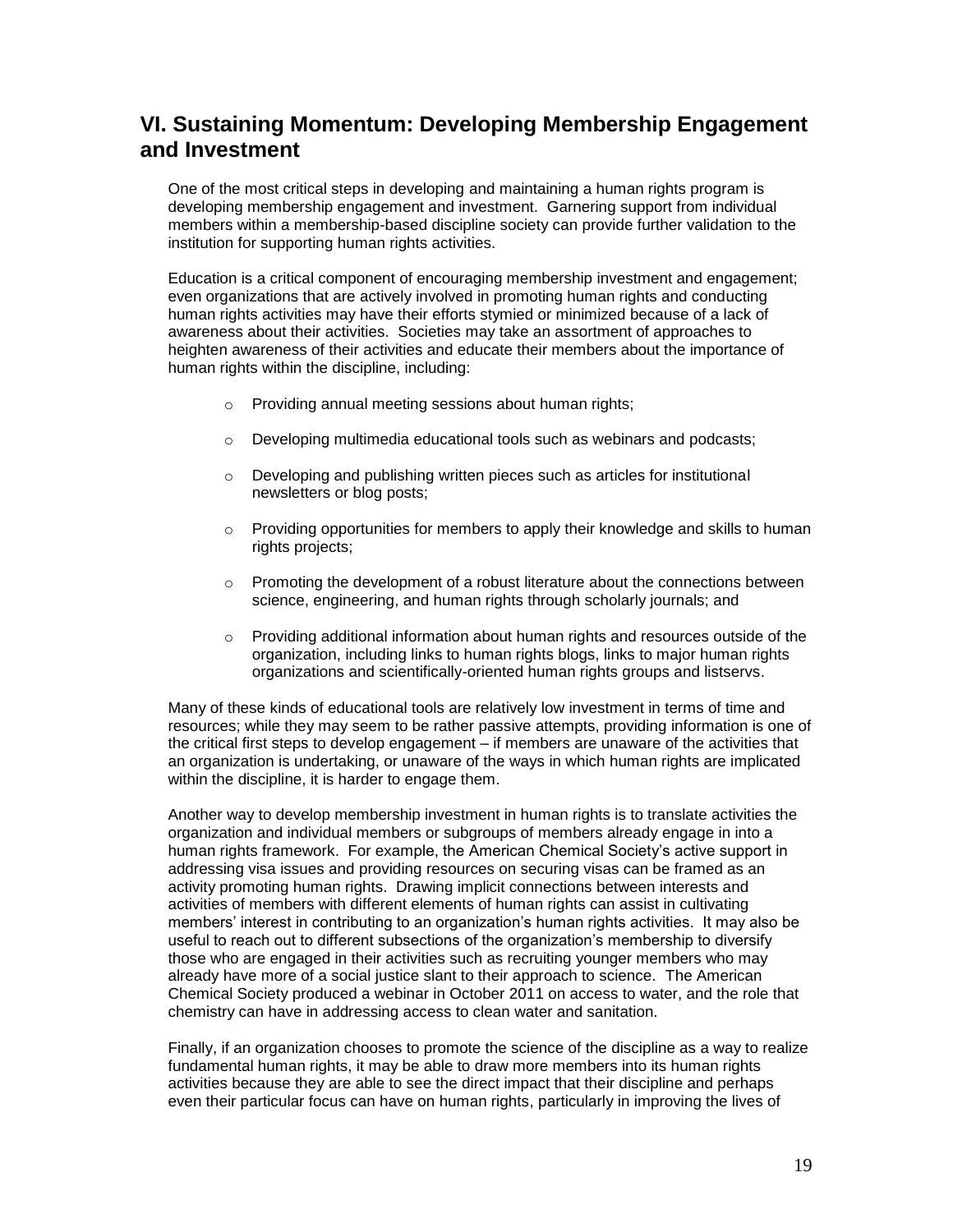others. This may be especially relevant for organizations with focuses in the natural and physical sciences where the connection to human rights may seem more obscure to some individual members, and be a way to easily draw additional members into the organization's human rights efforts.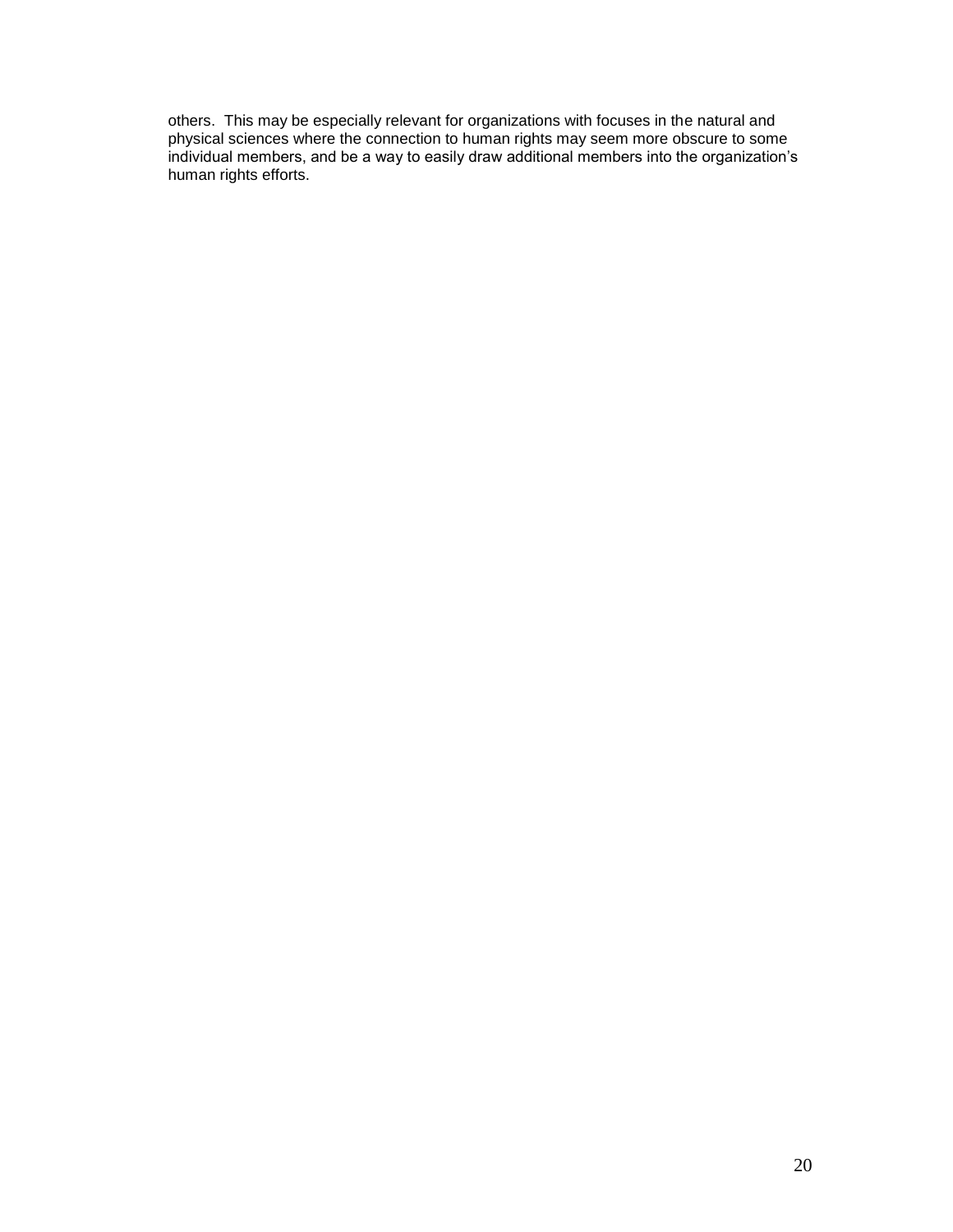# **VII. Appendices: UN Human Rights Monitoring Mechanisms**

There are two broad categories of mechanisms that the UN has to monitor human rights in signatory states where treaties have been ratified: Charter-based bodies and treaty-based bodies.

There are three charter-based bodies charged with monitoring human rights:

- [Human Rights Council,](http://www2.ohchr.org/english/bodies/hrcouncil/) an inter-governmental body within the UN that is charged with strengthening both the promotion and protection of human rights globally;
- [Universal Periodic Review,](http://www.ohchr.org/EN/HRBodies/UPR/Pages/UPRMain.aspx) a new process that involves a review of the human rights records of all 193 UN member states once every four years in a state driven process that provides each state the opportunity to state how it has improved its human rights situation and fulfilled its obligations to all human rights treaties it is a party to; and
- [Special Procedures of the Human Rights Council,](http://www2.ohchr.org/english/bodies/chr/special/index.htm) which is a series of mechanisms addressing either the human rights situation in a specific country or thematic issues across the globe.

In addition to the three charter-based bodies, there are ten human rights treaty bodies that monitor the implementation of the core international human rights treaties:

- [Human Rights Committee \(ICCPR\)](http://www2.ohchr.org/english/bodies/hrc/index.htm)
- [Committee on Economic, Social, and Cultural Rights \(CESCR\)](http://www2.ohchr.org/english/bodies/cescr/index.htm)
- [Committee on the Elimination of Racial Discrimination](http://www2.ohchr.org/english/bodies/cerd/index.htm) (CERD)
- [Committee on the Elimination of Discrimination Against Women \(CEDAW\)](http://www2.ohchr.org/english/bodies/cedaw/index.htm)
- [Committee against Torture \(CAT\)](http://www2.ohchr.org/english/bodies/cat/index.htm)
- **[Subcommittee on Prevention of Torture \(SPT\)](http://www2.ohchr.org/english/bodies/cat/opcat/index.htm)**
- [Committee on the Rights of the Child \(CRC\)](http://www2.ohchr.org/english/bodies/crc/index.htm)
- [Committee on Migrant Workers \(CMW\)](http://www2.ohchr.org/english/bodies/cmw/index.htm)
- [Committee on the Rights of Persons with Disabilities \(CRPD\)](http://www.ohchr.org/EN/HRBodies/CRPD/Pages/CRPDIndex.aspx)
- [Committee on Enforced Disappearance \(CED\)](http://www.ohchr.org/EN/HRBodies/CED/Pages/CEDIndex.aspx)

Please visit the UN websites linked above for further information into the human rights monitoring and reporting processes.